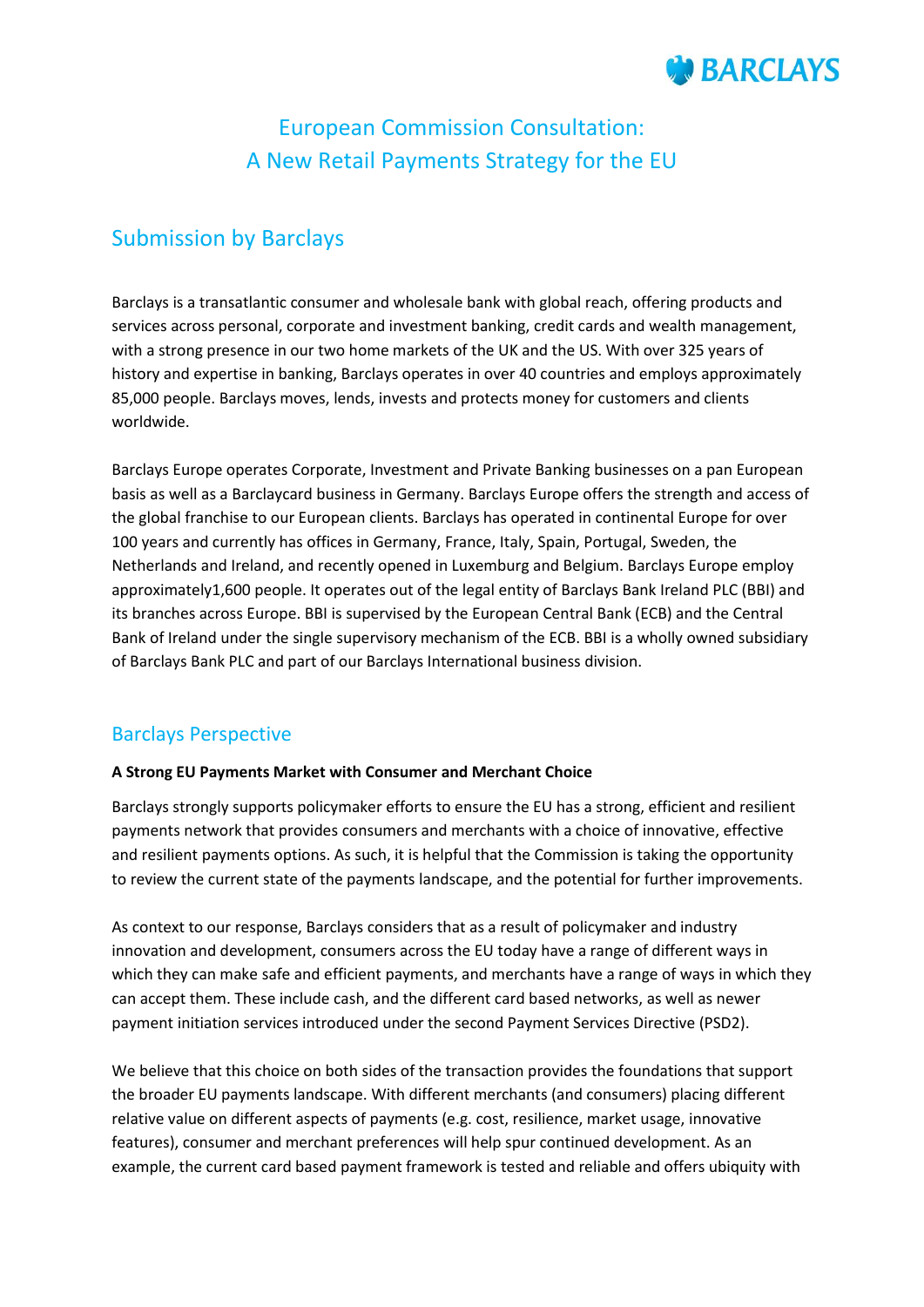very high levels of merchant and consumer use, quick authorisation of payments to merchants, and provides defined protections governed by the card schemes e.g. chargebacks. In the longer term, an EU instant payments based framework, such as SEPA Instant Credit Transfer (SCT instant) may offer an additional or alternative payment method for merchants, that may enable them to receive funds even more quickly.

However, we also believe that whilst newer payment systems may offer meaningful benefits to some merchants and consumers, a centrally-directed comprehensive move to such a framework may require significant disruption and adaptation of systems for merchants, and would take significant time for the method to reach the same levels of ubiquity as the current card based framework (if indeed it ever became as popular).

Both the current card payment framework and an EU instant payment based framework can provide effective and efficient payment systems in the EU. We would suggest that the EU should not seek to develop one framework in preference to the other. Both can exist in parallel. Policymakers have an important role to play in removing barriers to growth, facilitating innovation and enabling innovative payments methods to succeed. Actual development of innovative payment methods should then be driven by industry, with the market offering a range of payment solutions, and merchants and users determining which they wish to use based on their specific needs and preferences.

#### **Consumer Protection**

As part of the Commission's review, we would encourage policy makers to consider how different methods of making and taking payments offer different levels of protections to consumers. Whilst needing to be considered alongside other issues, ensuring that consumers are afforded appropriate protections in the event that something goes wrong with their purchase is of great importance. While new, innovative payment solutions can enhance the consumer experience and drive competition, they may not provide the same levels of protection provided by established payment mechanisms. Barclays would therefore recommend that alongside supporting the development of innovative payment solutions, the Commission should consider how to ensure high standards of customer protections across the EU payments landscape and that where differences are required, these are understood by all parties.

#### **PSD2 – Open Banking**

Barclays has been a consistent and vocal advocate of the advantages that Open Banking and PSD2 will bring to consumers. PSD2 and Open Banking have been successful in opening up access to data, allowing third party providers (TPPs) to securely access consumer banking data in a way that was not previously possible. This access is facilitating increased innovation and has led to a number of new TPP business models, leading to increased competition. However, PSD2 remains a relatively new piece of legislation. It is therefore important that industry is provided with sufficient time to innovate and adapt to the new market opportunities based on the existing framework, before the Commission seeks to make further changes.

#### **Cross Border Payments**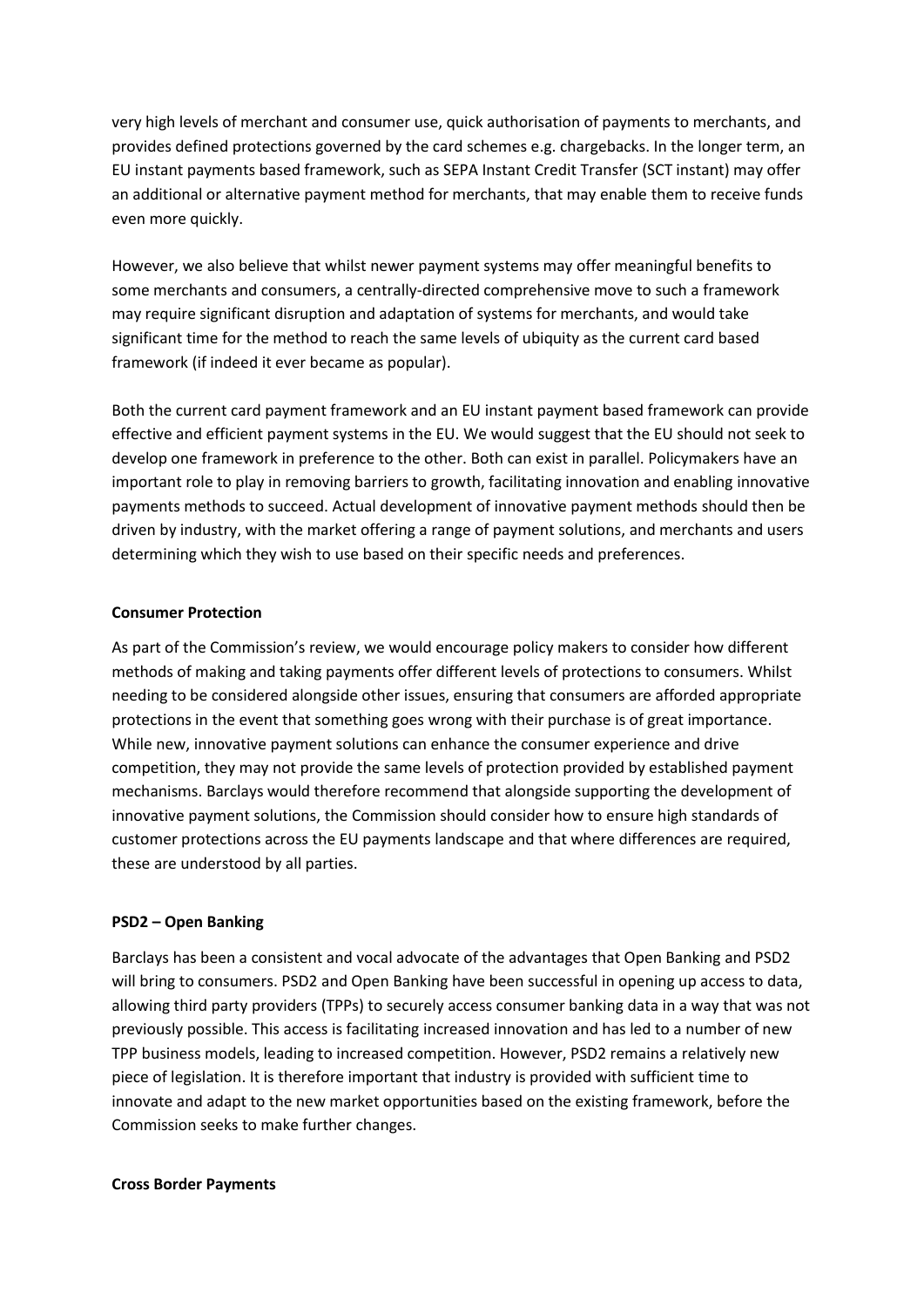Barclays supports policymaker efforts that seek to drive standardisation in payments within and across regions, remove friction, and facilitate international payments for consumers and businesses.

While there may still be room for improvement, Barclays would suggest that international payments may not be as slow or expensive as the Commission suggests. Looking at SWIFT gpi statistics, the majority of payments are being processed very quickly and this will only improve over time as more banks participate in SWIFT gpi. While we do not necessarily believe participation in SWIFT gpi should be mandated, we believe greater participation would help reduce costs and increase speed of cross border payments. We also expect initiatives such as ISO20022 to help reduce the overall cost of international payments. We would also note that there are new market entrants which focus specifically on international payments or on facilitating cheaper and quicker international payments.

Given there are a number of industry initiatives seeking to improve cross-border payments, we believe the Commission should wait to see how the landscape evolves before considering further legislation.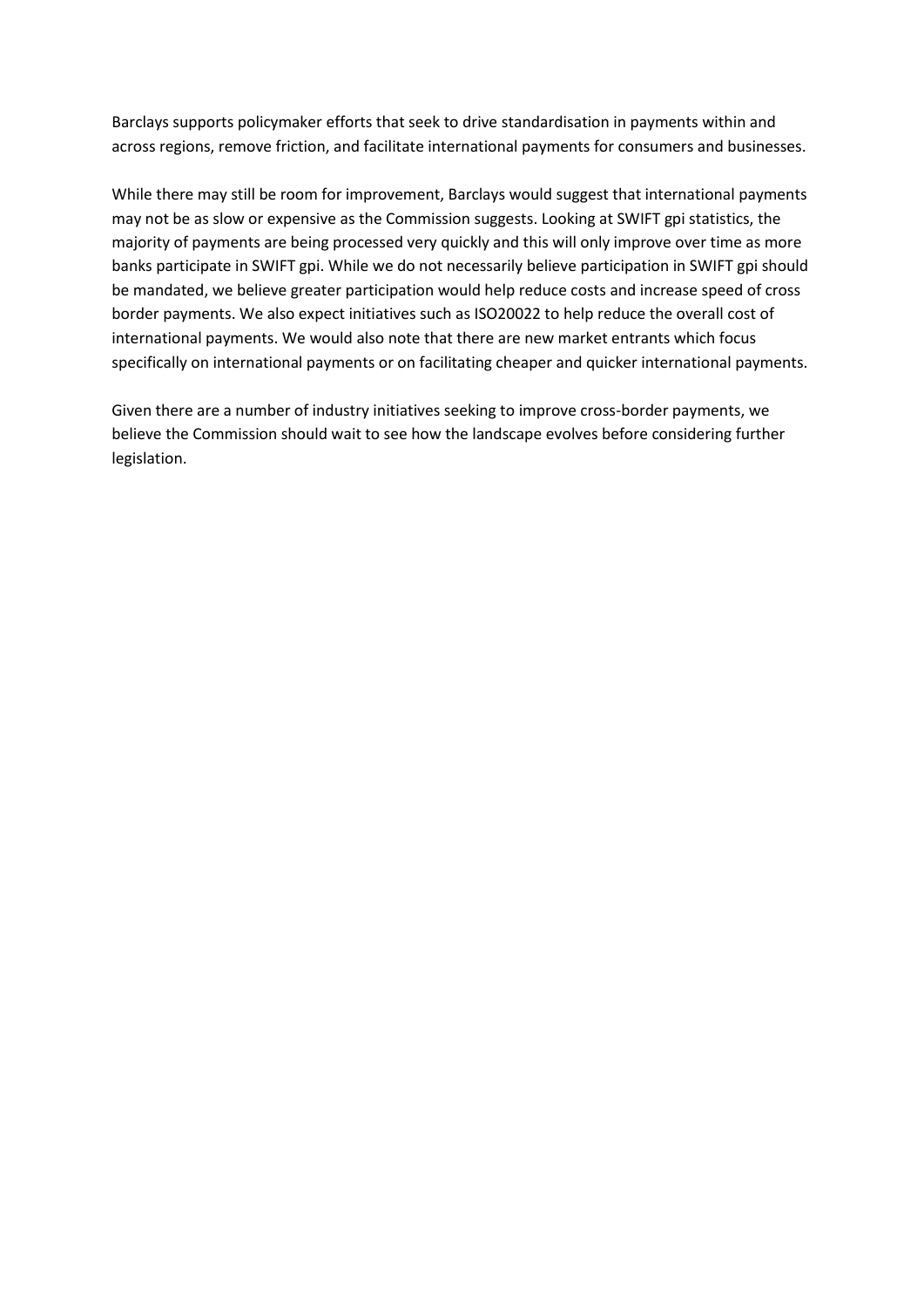# Questions for the General Public

Q1-9 not answered by Barclays.

# Questions for All Stakeholders

- **10. Please explain how the European Commission could, in the field of payments, contribute to reinforcing the EU's economic independence:**
	- Barclays has not responded to this question.
- **11. Please explain how the retail payments strategy could support and reinforce the international role of the euro**
	- Barclays has not responded to this question.
- A. Fast, convenient, safe, affordable and transparent payment instruments with pan-European reach and "same as domestic" experience

Instant payments as the new normal

| 12. Which of the following measures would in your opinion contribute to the successful roll-out of |
|----------------------------------------------------------------------------------------------------|
| pan-European payment solutions based on instant credit transfers?                                  |

|                                    | 1<br>(irrelev | $\overline{\phantom{a}}$<br>(rather | 3<br>(neutra | Δ<br>(rather | 5<br>(fully | N/a |
|------------------------------------|---------------|-------------------------------------|--------------|--------------|-------------|-----|
|                                    | ant)          | not                                 | Đ            | relevan      | relevan     |     |
|                                    |               | relevan                             |              | t)           | t)          |     |
| a. EU legislation making Payment   |               | t)                                  |              |              |             |     |
| Service Providers' (PSP) adherence |               |                                     |              |              |             |     |
| to SCT Inst. Scheme mandatory      |               |                                     |              |              |             |     |
| b. EU legislation mandating the    |               |                                     |              |              |             |     |
| replacement of regular SCT with    |               |                                     |              |              |             |     |
| <b>SCT Inst</b>                    |               |                                     |              |              |             |     |
| c. EU legislation adding instant   |               |                                     |              |              |             |     |
| credit transfers to the list of    |               |                                     |              |              |             |     |
| services included in the payment   |               |                                     |              |              |             |     |
| account with basic features        |               |                                     |              |              |             |     |
| referred to in Directive           |               |                                     |              |              |             |     |
| 2014/92/EU                         |               |                                     |              |              |             |     |
| d. Development of new payment      |               |                                     |              |              |             |     |
| schemes, for example SEPA Direct   |               |                                     |              |              |             |     |
| Debit Inst. Scheme or QR           |               |                                     |              |              |             |     |
| interoperability scheme2           |               |                                     |              |              |             |     |
| e. Additional standardisation      |               |                                     |              |              |             |     |
| supporting payments, including     |               |                                     |              |              |             |     |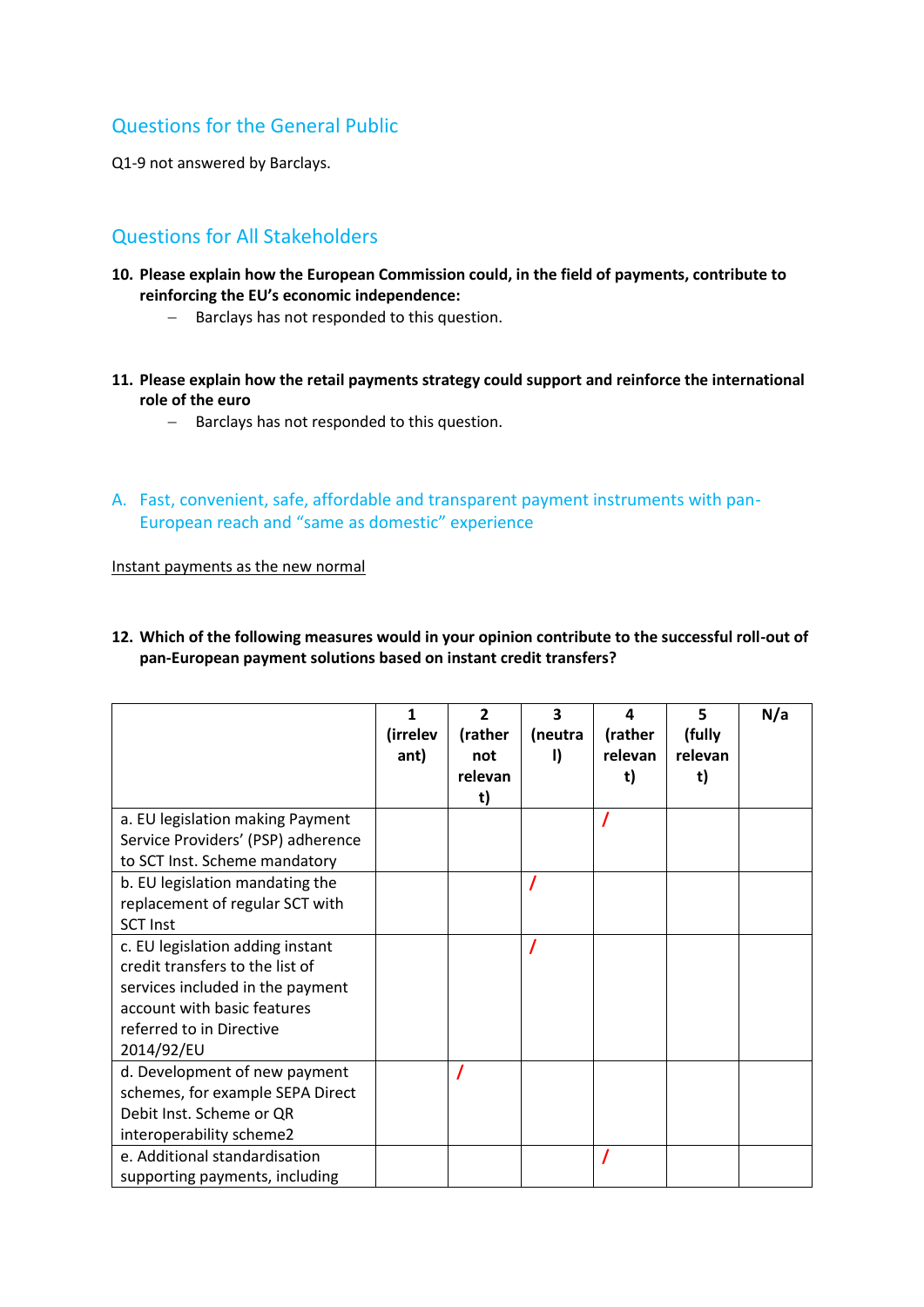| standards for technologies used to |  |  |  |
|------------------------------------|--|--|--|
| initiate instant payments, such as |  |  |  |
| QR or others                       |  |  |  |
| f. Other                           |  |  |  |

#### **a. Please specify what new payment schemes should be developed according to you:**

Barclays considers that there are already a range of ways consumers can make payments, including relatively 'new' payment methods introduced under the second Payment Services Directive (PSD2), for example, payment initiation services through Third Party Providers (TPPs). While Barclays supports the development of an EU instant payments based framework, we would encourage the Commission to consider how it can promote the uptake of these fledgling services, providing the best opportunity to demonstrate their potential benefits to consumers and merchants, before focusing on the development of an additional new payments scheme. Furthermore, we believe that the Commission could also use the upcoming Retail Payments Strategy as an opportunity to improve the existing framework where necessary, for example, ensuring high standards of customer protections exist across the EU.

Regarding SCT Instant, Barclays considers that the framework needs to become well established and have near complete reachability before new payment initiation methods can be developed. Ultimately, until the underlying payment rails are established, further use cases and schemes which can tap into the scheme are premature. Embedding SCT Instant should be a priority for the coming years so that innovative solutions can be built on top of the rails.

## **b. Please specify what kind of additional standardisation supporting payments should be developed:**

Barclays believes that once SCT Instant has been more widely adopted, creating a standardised approach for push payment initiation through online channels and retail POS machines would likely increase the number of use cases.

Barclays believes it is the layering of innovative payment solutions on top of the payment rails that will ultimately benefit the consumer. It is important that any such payment solutions built on top of the EU Instant Payment rails, e.g. QR codes, are developed to be pan-EU solutions that work across Member State borders. This will require appropriate standardisation to avoid multiple approaches being taken in different Member States, however such standardisation should be market led, driven by the industry, rather than through regulation. Ideally, it should also be aligned (and potentially interoperable) with other standards being developed internationally.

**c. Please specify what other measures would contribute to the successful rollout of pan-European payment solutions based on instant credit transfers:**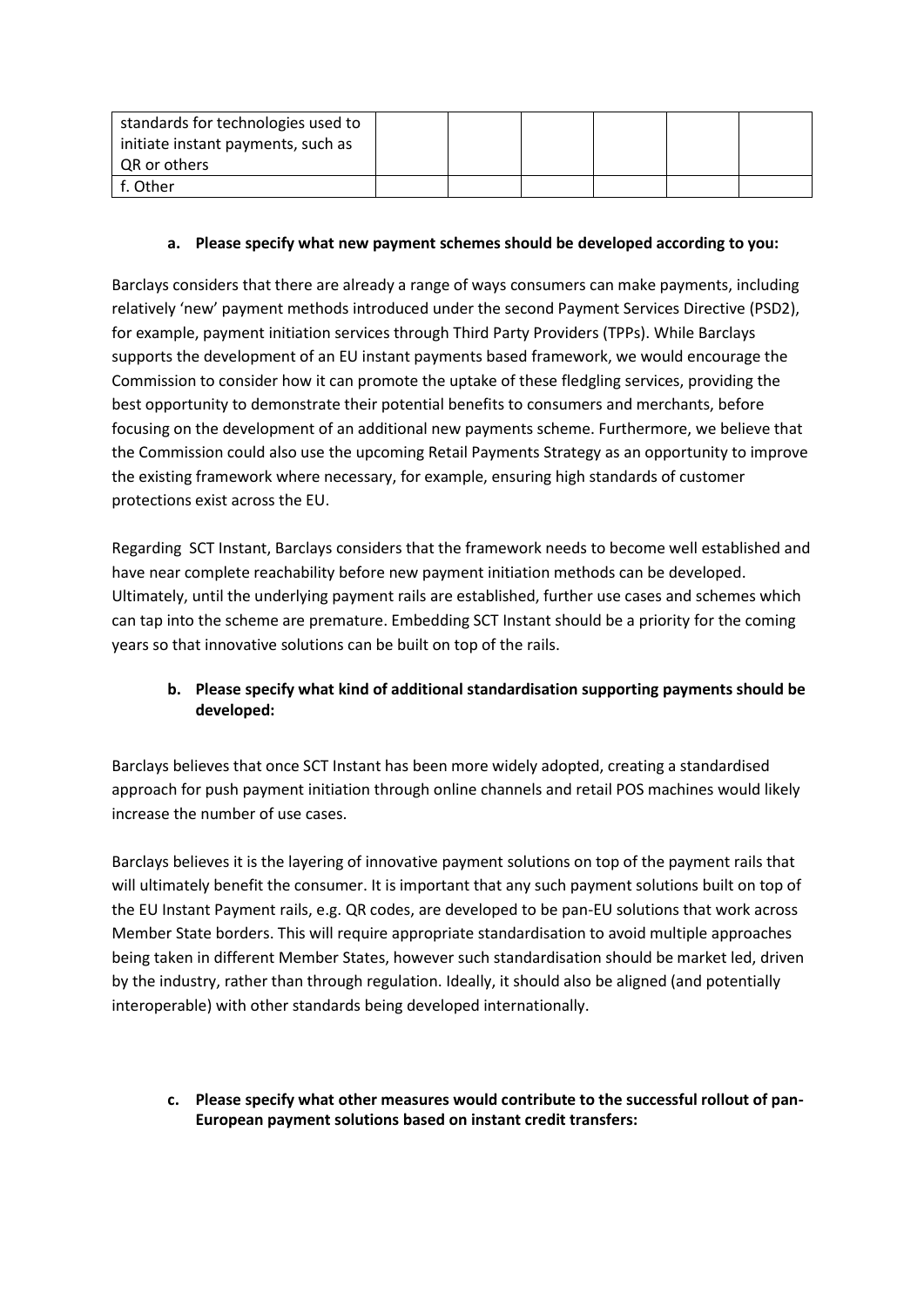Barclays believes that enforced interoperability of Clearing and Settlement Mechanisms (CSMs) would contribute to the successful rollout of pan-European payment solutions based on instant credit transfers. Barclays would suggest that the European Banking Authority (EBA) should play a role in connecting local CSMs, as has been the case with SEPA. While interoperability is key, this should be enabled through a number of approaches, rather than driving for Target Instant Payment Settlement (TIPS) to be the sole CSM.

Furthermore, a European wide consensus on when PSPs must adhere to the new scheme would help contribute to the rollout, rather than locally agreed deadlines and a patchwork of reachability.

## **13. If adherence to SCT Inst. were to become mandatory for all PSPs that currently adhere to SCT, which of the possible following end-dates should be envisaged?**

- o By end 2021
- o By end 2022
- o By end 2023
- o **Other please specify**
- o Don't know / no opinion / not relevant

## **13.1 Please explain your answer to question 13.**

 - Based on experience of building solutions for SEPA, PSPs need time to arrange budget and plan for technical build, which is particularly complicated due to the need to adapt systems for 24/7 connectivity. Non-Euro countries would require more time to develop their solutions due to the need to allow for FX capability in order to permit use of non-euro bank accounts for the majority of consumers.

Banks currently have lots of mandatory regulatory change development underway, for example, the on-going development of ISO20022 for high value Schemes banks. Policymakers should consider the cumulative impact of mandatory regulatory change and ensure sufficient time and resource would be available to deliver any further change. Barclays would suggest that end-2023 at the earliest for non-Euro countries would be an appropriate adherence timeframe. Policymakers should also consider the current health crisis in that banks' capacity and resources are currently fully focused on supporting the economic recovery effort.

## **14. In your opinion, do instant payments pose additional or increased risks (in particular fraud or money laundering) compared to the traditional credit transfers?**

- o Yes
- o No
- o Don't know / no opinion / not relevant
- **14.1 If you think instant payments do pose additional or increased risks compared to the traditional credit transfers, please explain your answer:**

Instant payments involve an element of increased risk of fraud and money laundering given the irrevocability of payments and there being less time and opportunity to investigate potential fraud or errors.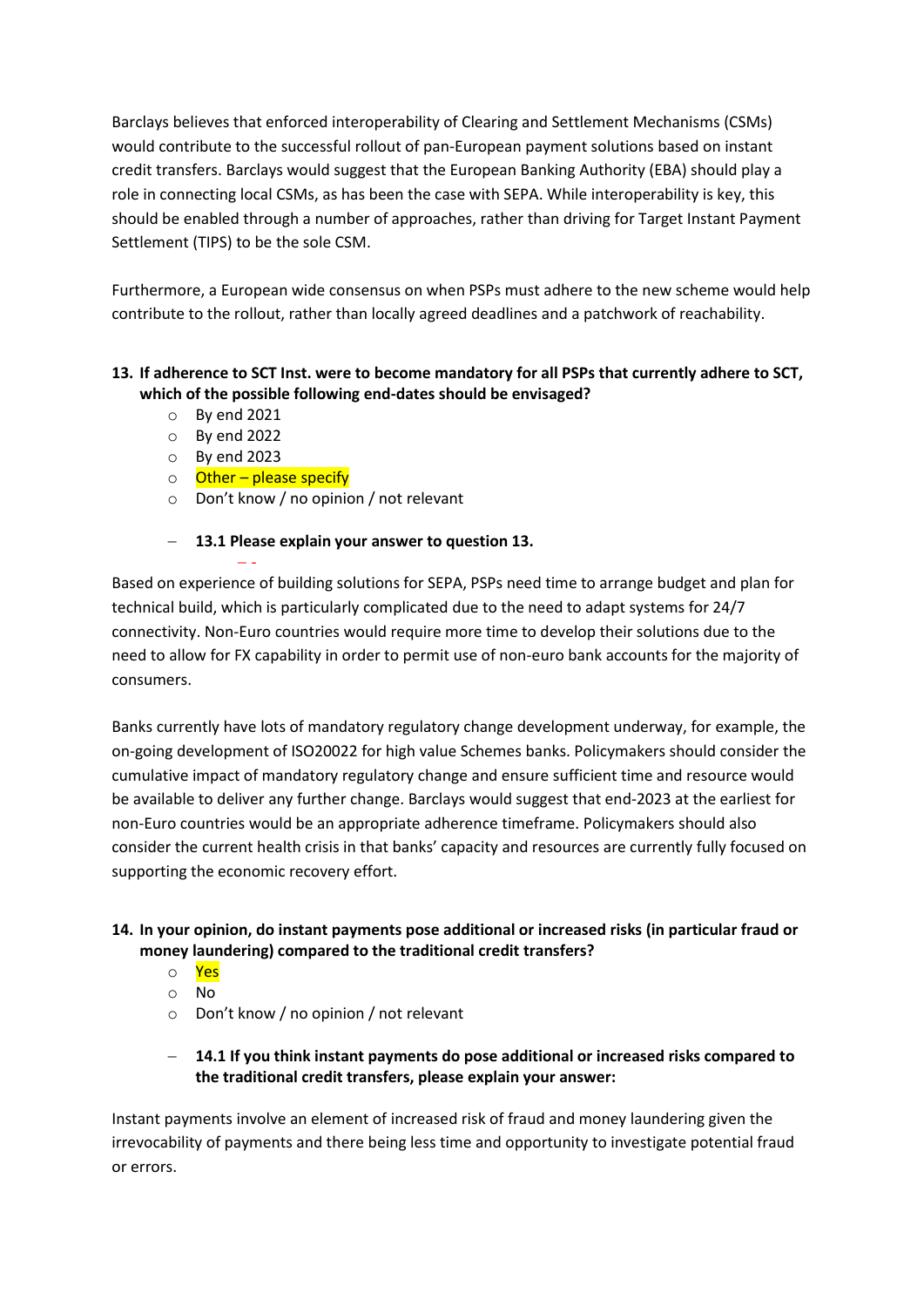However, the Faster Payments system has been in place for a number of years in the UK, and while this risk has existed, banks have actively introduced enhanced monitoring and control measures to manage the risk to an acceptable level.

We note that the degree to which speed of payments involves the potential for customer detriment is related to the customer protections that sit alongside it. For example, there is no chargeback mechanism in place for instant payments, so customers may be exposed to increased risk. This is the case in Authorised Push Payment (APP) scams, where customers are socially engineered into transferring funds to a fraudster. While progress is being made to protect consumers in the UK through the Contingent Reimbursement Model (see response to Q25), customers have historically had little protection when transferring funds using instant payment mechanisms in this way. It may be helpful for the Commission to consider what additional steps should be taken to ensure that the correct levels of consumer protection are available on different payment methods.

- **15. As instant payments are by definition fast, they could be seen as aggravating bank runs. Would an ad-hoc stopgap mechanism be useful for emergency situations, for example a mechanism available to banks or competent authorities to prevent instant payments from facilitating faster bank runs, in addition to moratorium powers (moratorium powers are the powers of public authorities to freeze the flow of payments from a bank for a period of time)?**
	- o Yes
	- o No
	- o Don't know / no opinion / not relevant
	- **15.1 If you think an ad-hoc stopgap mechanism would be useful for emergency situations, please explain your answer and specify under which conditions**

Barclays would note that SCT already offers the potential to make a same-day payment, with no amount limit, so the SCT Inst scheme may not actually increase the risk of a bank run significantly.

Barclays considers that the ultimate responsibility for managing the risk of bank runs sits with the relevant competent supervisory and resolution authorities and should not be the responsibility of the schemes. Barclays believes an ad-hoc stop-gap mechanism, such as the ability for banks to cap the amount that can be debited from an account, could be useful in managing any risk in an emergency, and to cover situations where banks might not be able to implement this control themselves, but this would have to apply across all payment types.

- **16. From a merchant's perspective, payment solutions based on instant credit transfers may require adjustments to the merchant's current IT, accounting, liquidity management systems, etc. On the other hand, current card-based payment solutions do not require such adjustments. Merchant service charges may also differ, depending on the type of payment solution offered to the merchant (card-based or SCT-based). Taking this into account, what would be generally the most advantageous solutions for EU merchants, other than cash?**
	- o Card-based solutions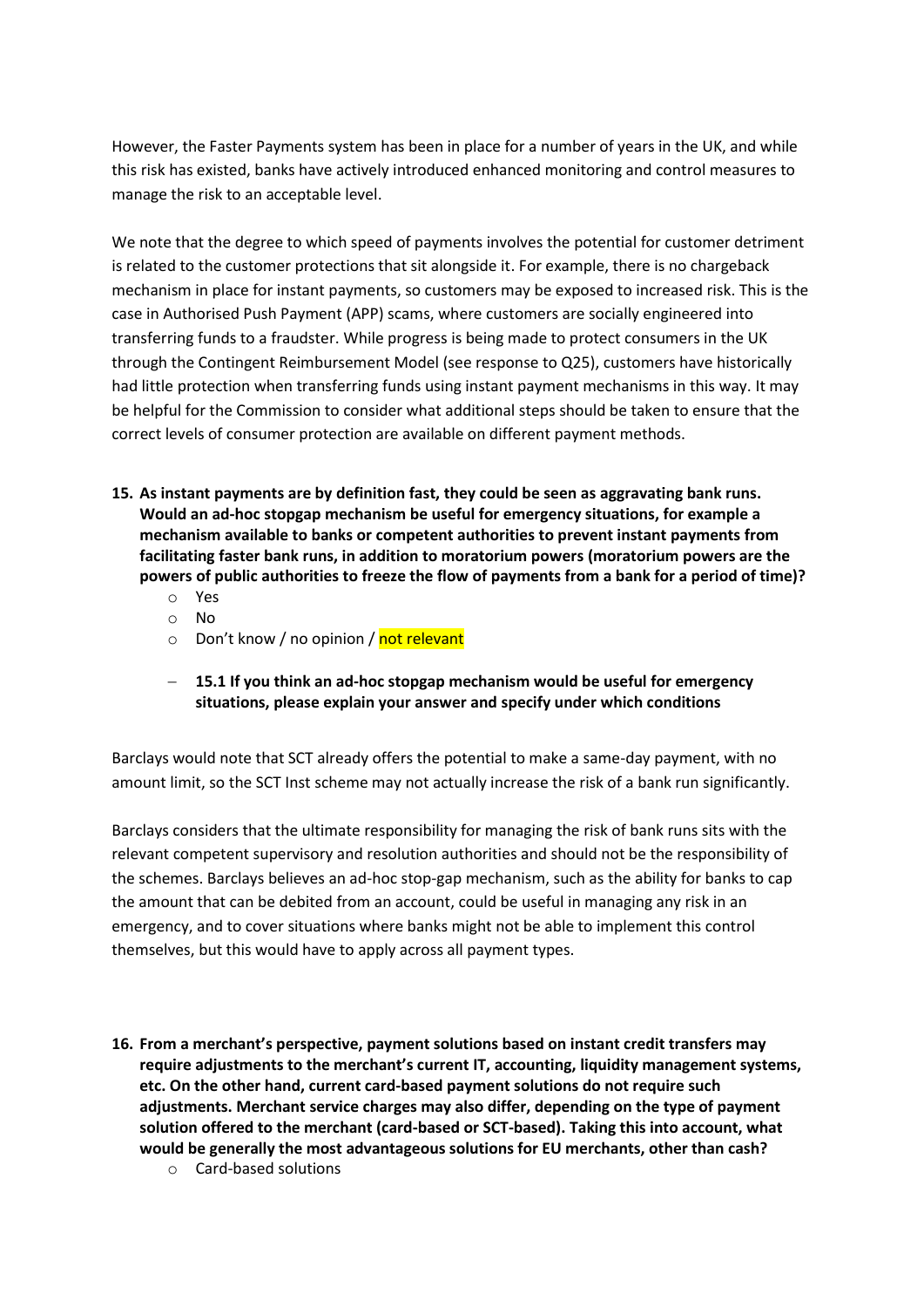- o SCT Inst.-based solutions
- $\circ$  Other please specify
- o Don't know / no opinion / not relevant

#### **16.1 Please explain your answer to question 16**

The most advantageous payment solutions for EU merchants will vary across the merchant population. As discussed in our answer to Q17, merchant focus will be dependent on their specific experiences and business needs.

The currently card based payment framework is tested and reliable and offers ubiquity with very high levels of merchant and consumer use, quick authorisation of payments to merchants, and provides defined protections governed by the card schemes e.g. chargebacks.

In the longer term, SCT instant payment based solutions may offer an additional or alternative payment method for merchants, that may enable them to receive funds in a shorter timeframe. We would note however, that a comprehensive move to an EU instant payments based framework may require significant disruption and adaptation of systems, and it would take significant time to for the method to reach the same levels of ubiquity as the current card based framework.

Both the current card payment framework and an EU instant payment based framework can provide effective and efficient payment systems in the EU. We would note that the EU should not seek to develop one framework in preference to the other. Both can exist in parallel. Policymakers have an important role to play in removing barriers to growth, facilitating innovation and enabling both frameworks to succeed. However, development of each framework should be driven by industry, with the market offering a range of payment solutions, and merchants and users determining which to use. It is important that policymakers do not seek to drive uptake of an EU instant payment based framework through regulation.

We would also note that industry has undertaken significant change programmes to implement the provisions introduced by PSD2. It is important that the Commission provides sufficient time for these changes to 'bed in' before it seeks to analyse the impact on the market, and considers further change.

## **17. What is in your view the most important factor(s) for merchants when deciding whether or not to start accepting a new payment method? Please rate each of the following proposals:**

|              |         |         | 3       | 4       |        | N/a |
|--------------|---------|---------|---------|---------|--------|-----|
|              | (unimp  | (rather | (neutra | (rather | (fully |     |
|              | ortant) | not     | I)      | import  | import |     |
|              |         | import  |         | ant)    | ant)   |     |
|              |         | ant)    |         |         |        |     |
| Merchant fee |         |         |         |         |        |     |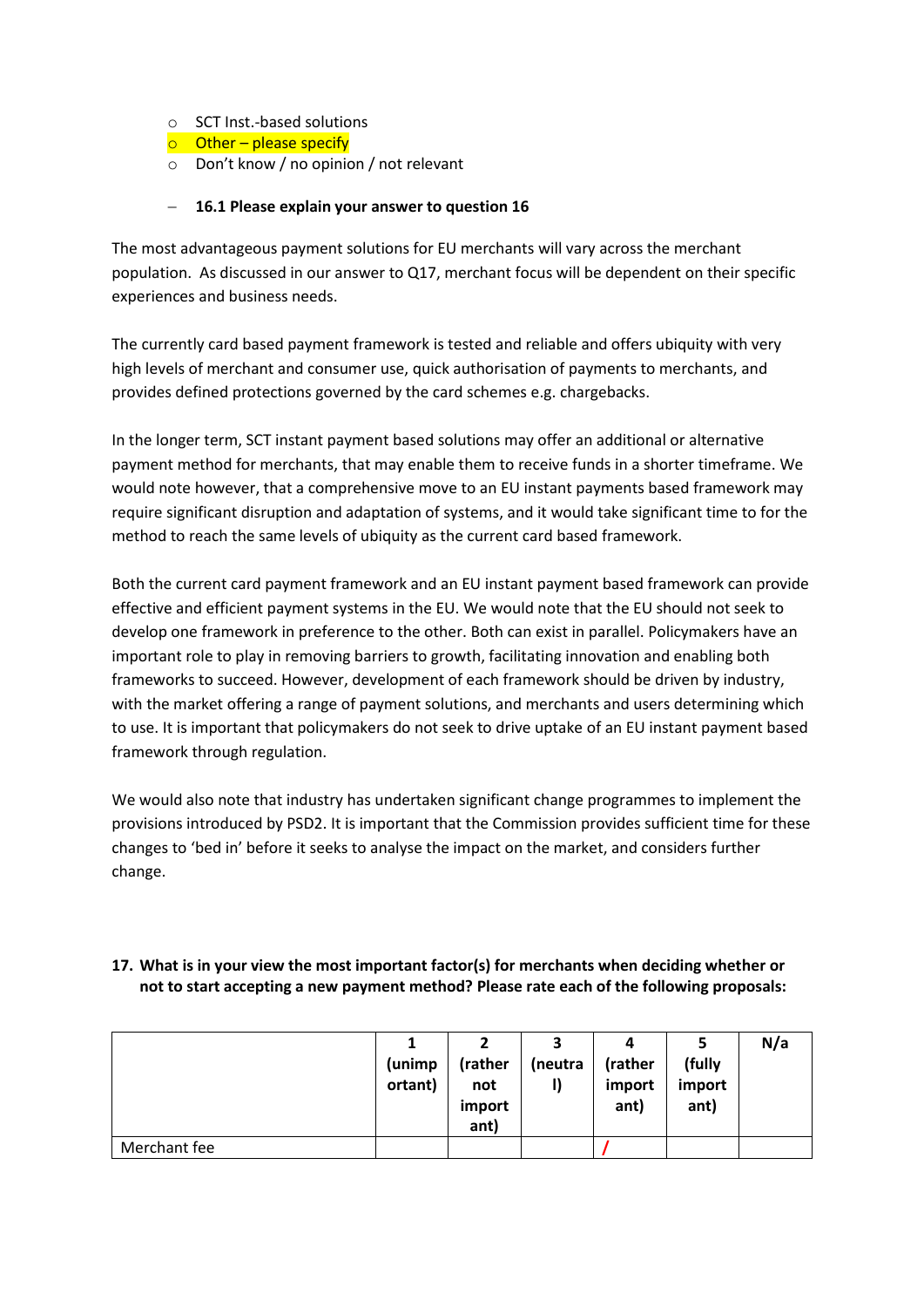| The proportion of users using that |  |  |  |
|------------------------------------|--|--|--|
| payment method                     |  |  |  |
| Fraud prevention tools             |  |  |  |
| /mechanisms                        |  |  |  |
| Seamless customer experience (no   |  |  |  |
| cumbersome processes affecting     |  |  |  |
| the number of users completing     |  |  |  |
| the payment)                       |  |  |  |
| Reconciliation of transaction      |  |  |  |
| Refund services                    |  |  |  |
| Other                              |  |  |  |

#### **17.1 Please explain your answer to question 17**

Barclays believes that all of the factors identified above will be important considerations for merchants. Naturally, certain factors may be valued differently by different merchants. For example, a merchant who has suffered fraud may consider fraud prevention tools as more important. While the cost of a payment method may be important for merchants, Barclays believes the most important factors for merchants are customer experience, simplicity, a broad user base, and ensuring the transaction completes successfully. Relying on a payment method with a limited user base may mean fewer transactions for a merchant. An efficient refund process is also highly valued by merchants, as this can save them a significant amount of time. Ultimately, Barclays considers that a payment mechanism needs to be seamless, well-priced and have a wide user base for it to be attractive to merchants.

Other elements that may be important to merchants include:

- Product servicing
- Marketing product to consumers of payment method
- Integration effort and timescales
- Cost of development
- On-going costs such as subscription fees

#### **18. Do you accept SEPA Direct Debit (SDD) payments from residents in other countries?**

- $\circ$  Yes, I accept domestic and foreign SDD payments
- o No, I only accept domestic SDD payments
- o I do not accept SDD payments at all
- o Don't know / no opinion / not relevant
- **18.1 If you do accept SEPA Direct Debit (SDD) payments from residents in other countries, please explain why:**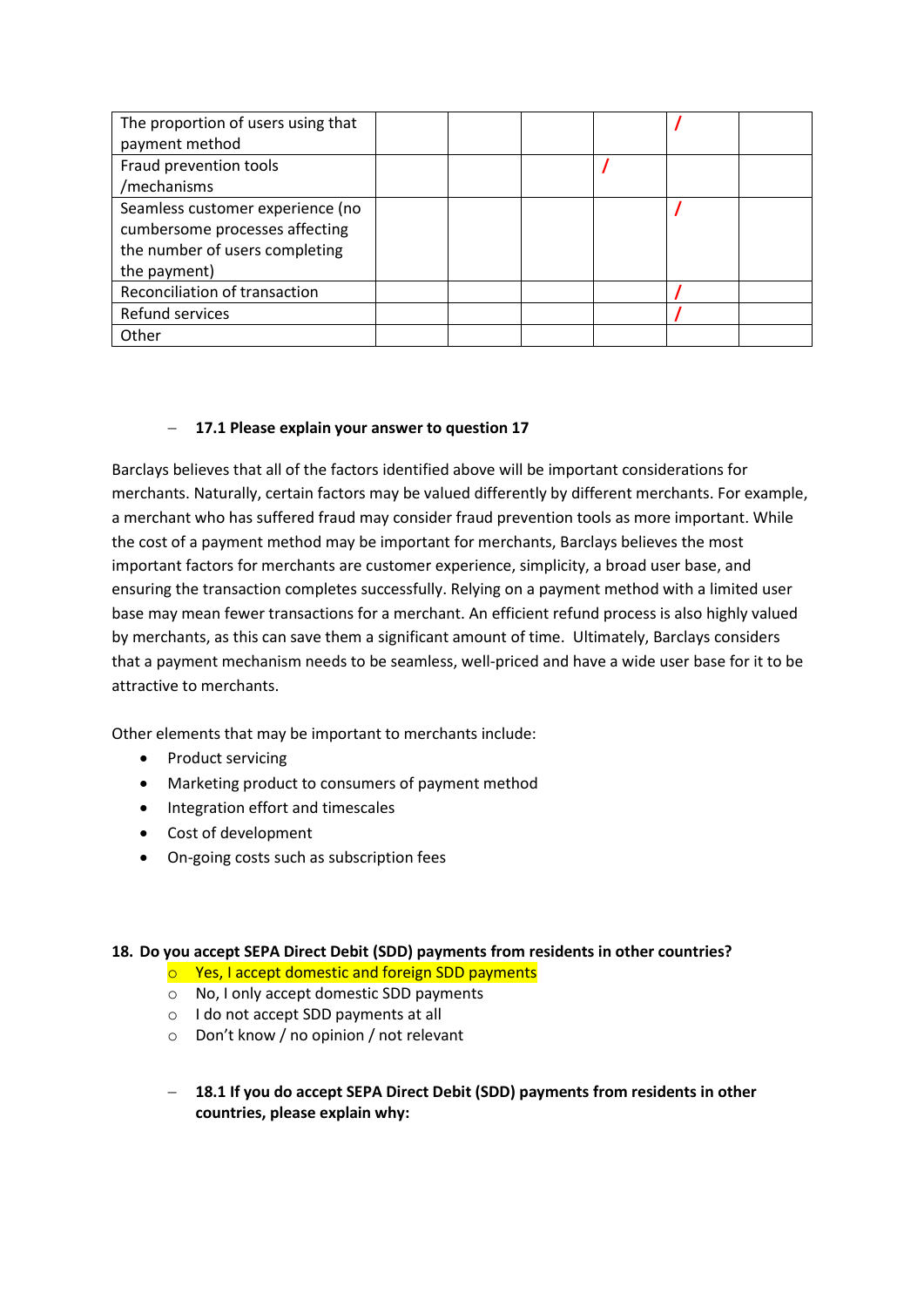Barclays considers that SEPA is intended to provide a zone within which all payments are treated the same wherever possible. In this vein, Barclays believes it is against the spirit of the SEPA regulations to not accept cross-border SEPA Direct Debits.

#### Leveraging on the development of digital identities (digital ID)

- **19. Do you see a need for action to be taken at EU level with a view to promoting the development of cross-border compatible digital identity solutions for payment authentication purposes?**
	- o Yes, changes to EU legislation
	- o Yes, further guidance or development of new standards to facilitate crossborder **interoperability**
	- o Yes, another type of action
	- o No, I do not see a need for action
	- $\circ$  Other please specify
	- o Don't know / no opinion / not relevant
	- **19.1 Please explain your answer to question 19**

Barclays believes that a pan-EU system of digital identity, recognised by regulators across the EU, and providing consumers the ability to seamlessly prove their identity in a different country would be a very powerful tool.

We would note that progress is already being made in this direction, for example the EU's eIDAS interoperability framework for Digital IDs, and to an extent the PSD2 Strong Customer Authentication (SCA) system.

While SCA has made some progress, the SCA checks validate that the person providing the payment instructions is the person who set up the initial credentials at the onboarding stage. The next step – and one for digital identity – is to help determine the identity of the person who set up the credentials i.e. the true identity of the customer.

If regulations made reference to a EU standard for interoperability, such as eIDAS (which facilitates interoperability by aligning different national identity schemes and the levels within them to four eIDAS levels), this effectively aligns different national identity schemes so that the user can do the same thing in different countries with their digital identity. This would then enable the passporting of digital identities without the need to re-KYC, removing the negative customer experience & business process cost, in every EU geography.

To provide a real world example, an Estonian ID-kaart digital identity at a 'Medium' Level of Assurance and a UK Verify identity at "Medium" Level of Assurance can both be used to file a UK Tax Self-Assessment because they have both been certified as eIDAS and are therefore considered to be of equal standard for that service. In the financial services sector, under UK AMLD5 regulations, an eIDAS compliant 'Medium' identity could be used to satisfy bank KYC obligations. Therefore, an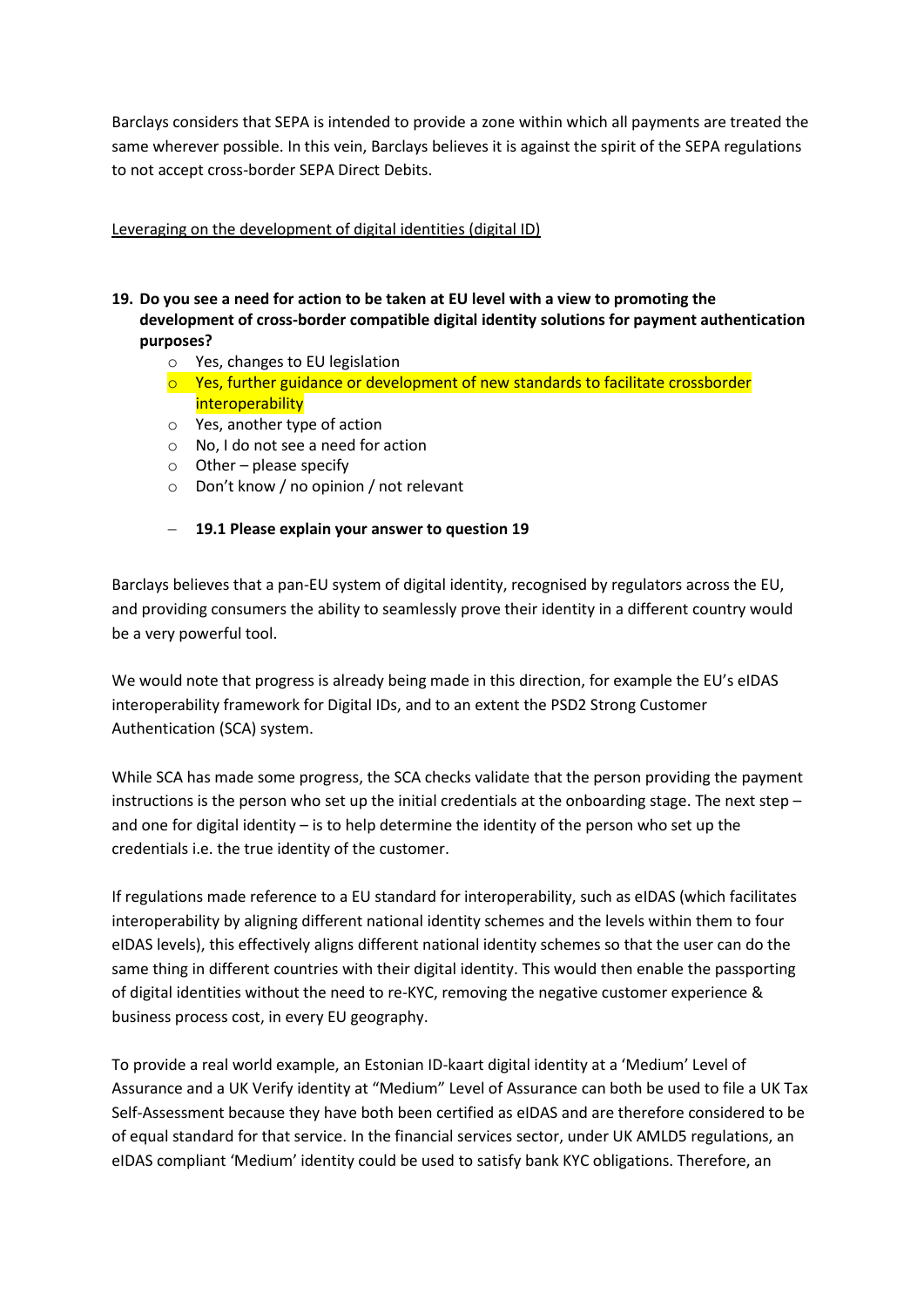Estonian ID-kaart digital identity could be used to on-board a UK financial service provider, and that UK Verify digital identity to onboard to an Estonian provider (if their regulations allow it).

The hurdle then becomes having digital identity frameworks that are eIDAS compliant, which most EU Member States now have.

Promoting the diversity of payment options, including cash

|                                    | 1<br>(ireleva<br>nt) | $\overline{2}$<br>(rather<br>not<br>relevan<br>t) | 3<br>(neutra | Δ<br>(rather<br>relevan<br>t) | 5<br>(fully<br>relevan | N/a |
|------------------------------------|----------------------|---------------------------------------------------|--------------|-------------------------------|------------------------|-----|
| Convenience of paying digitally    |                      |                                                   |              |                               |                        |     |
| The increasing importance of e-    |                      |                                                   |              |                               |                        |     |
| commerce                           |                      |                                                   |              |                               |                        |     |
| Contactless payments               |                      |                                                   |              |                               |                        |     |
| The shrinking availability of ATMs |                      |                                                   |              |                               |                        |     |
| The cost of withdrawing cash       |                      |                                                   |              |                               |                        |     |
| Digital wallets                    |                      |                                                   |              |                               |                        |     |
| Cash backs for card payments       |                      |                                                   |              |                               |                        |     |
| EU or national Regulation          |                      |                                                   |              |                               |                        |     |
| Other                              |                      |                                                   |              |                               |                        |     |

#### **20. What are the main factors contributing to a decreasing use of cash in some countries EU countries? Please rate each of the following factors.**

## **a) Please specify which EU or national regulation(s) may contribute to a decreasing use of cash in some countries in the EU**

While we do not consider that PSD2 is contributing to a decreasing use of cash, we would note that PSD2 currently does not exclude cashback without purchase from being a payment service (whereas cashback with purchase is excluded from being a payment service). As per our answer to Question 22, we would be supportive of the EC amending the legislation to classify cashback without purchase as an unregulated service.

## **b) Please specify what other factor(s) may contribute to a decreasing use of cash in some countries in the EU:**

Barclays considers that the following factors are contributing to an increase in consumers choosing to pay via card or digital means (and therefore resulting in a decrease in the use of cash):

- Increased convenience (e.g. speed and ease);
- Increased security (due to protections offered by some methods against theft and fraud);
- Increased acceptance (with more merchants accepting card and digital payments);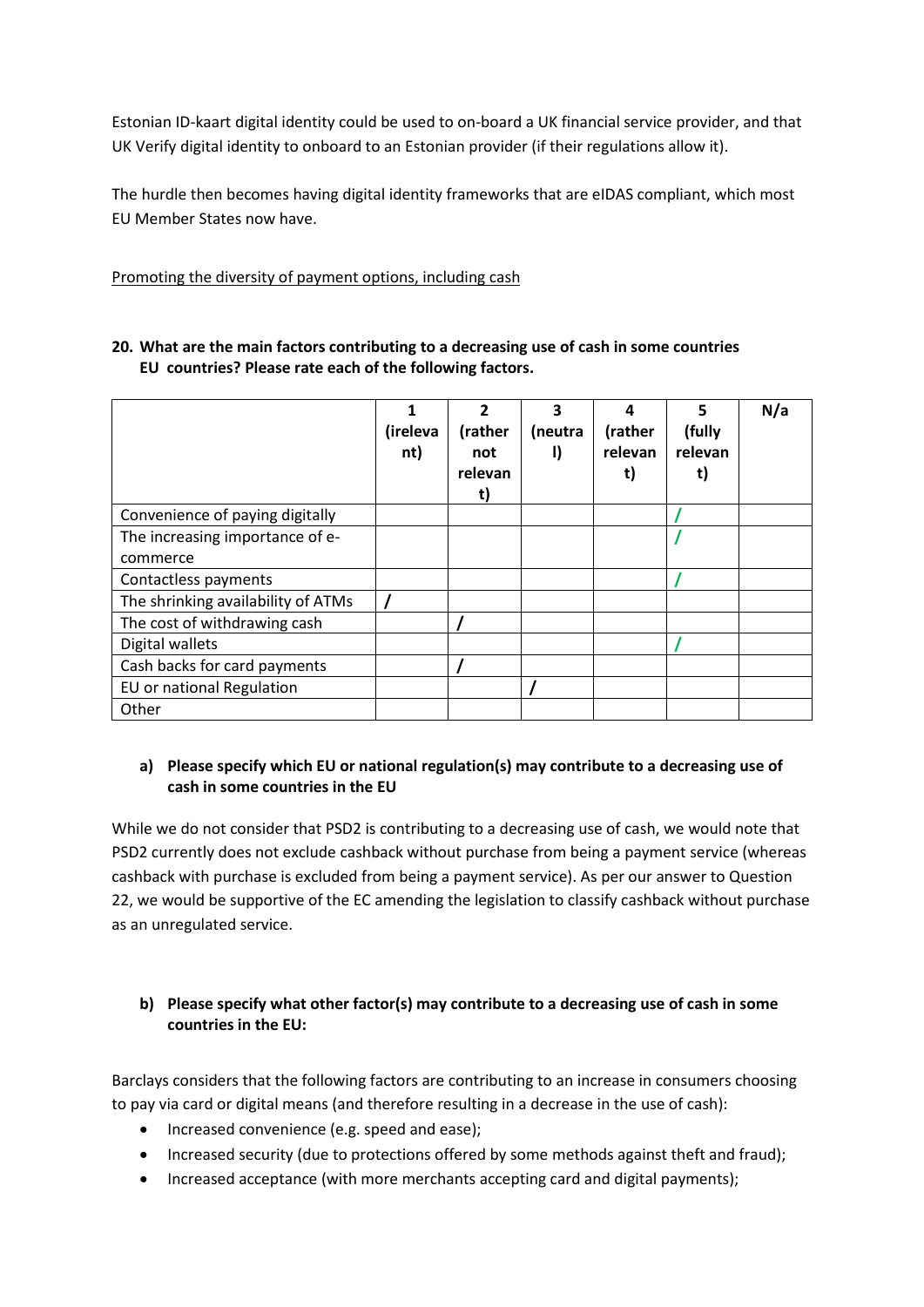- The growth of online payments (which are taking a greater proportion of sales, and necessarily will be card or digital in nature);
- The growth in contactless transactions, which replace many of the smaller payments that would have previously been made in cash.

Regarding the factors listed above as contributing to a decreased use of cash, we would make the below points:

- The availability of ATMs it is our experience that the availability of ATMs is a function of demand for cash, as opposed to a driving factor.
- The cost of withdrawing cash we do not consider this to be a significant factor in the UK, as for the majority of customers in the UK, access to cash is free through bank ATM machines. However, we acknowledge that this practice is not necessarily the same across Europe, with some countries, e.g. Germany, having groups of banks which allow free access to cash through ATMs, but charg if the customer elects to go to the ATM of a bank that is not in the group.
- Cash back for card payment we do not consider cashback for card payments i.e. cash rewards (spend £100, get £3 back) to be a factor contributing to a decreasing use of cash. Recent changes to Interchange rules have reduced the ability of issuers to reward customers for their card payments. However, from the perspective of the ability to obtain cashback, or withdraw cash, as part of card purchase , we consider this functionality as promoting the use of cash.

Beyond the factors listed in the question, Barclays considers the primary reason for the decreasing use of cash is a change in consumer and business behaviour towards digital solutions, driven by an increased ease (speed, convenience) of making and taking payments digitally.

Other factors which may contribute to a decreasing use of cash include:

- Growth in digital-only banks with no physical cash infrastructure
- Move to more digital payments for some Government services/benefits
- Government moves to reduce financial crime, for example, cash-in-hand payments detracting from tax revenues
- Due to increased costs in handling cash, some businesses are moving away from cash and going cashless.
- Increase of e-commerce businesses, and the rise of click and collect.
- Pandemics and cash being perceived as a potential transmitter of a virus or diseases.
- **21. Do you believe that the EU should consider introducing measures to preserve the access to and acceptance of cash (without prejudice to the limits imposed by Member States for large cash transactions)**

o Yes

- o No
- o Don't know / no opinion / not relevant
- **21. Please explain your answer to question 21**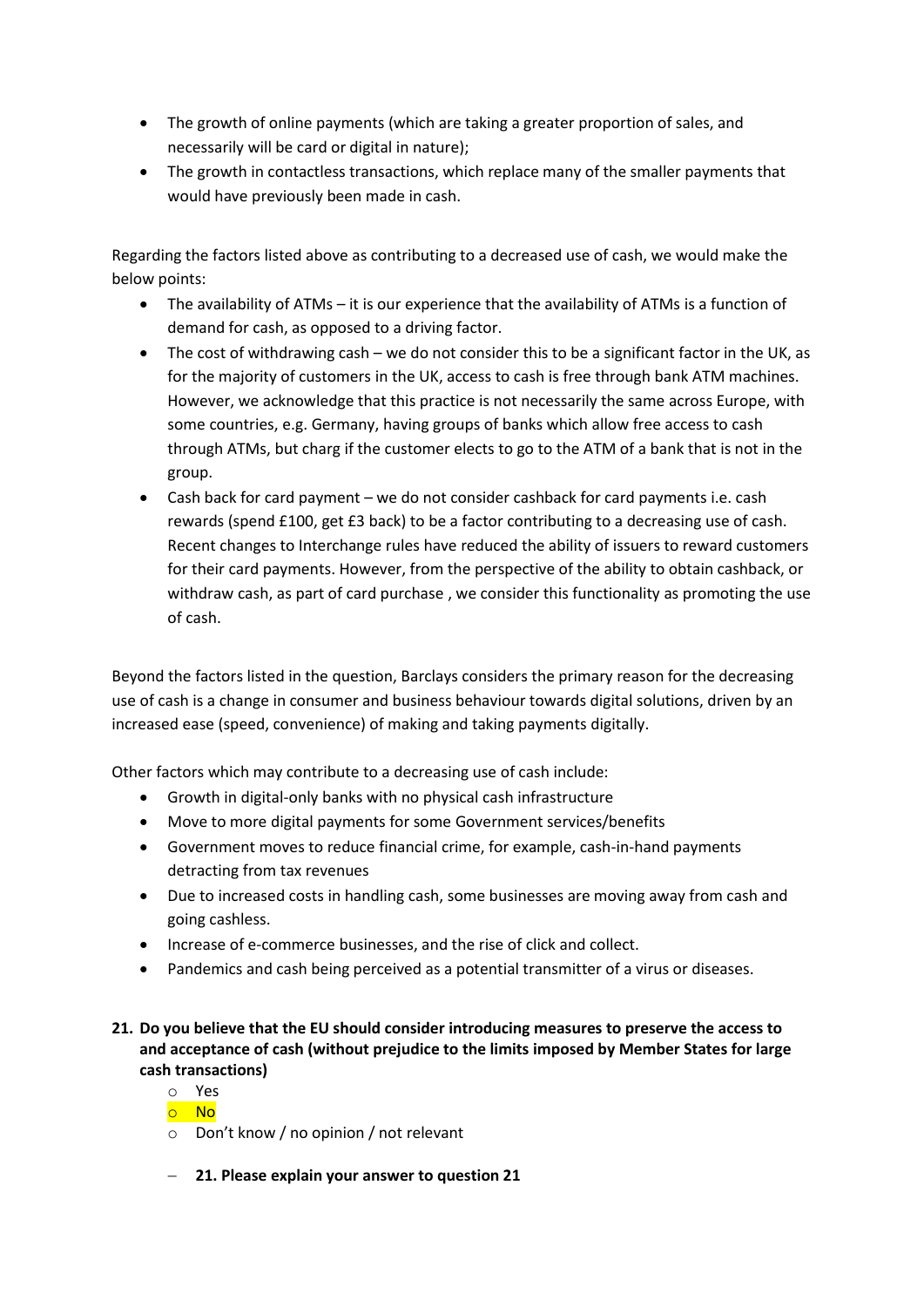In view of the different circumstances across the EU, we believe access to cash is an issue for national Governments, and intervention at EU level is not required. We note that the UK Government has already announced its intention to introduce access to cash legislation in the course of this Parliament.

| 22. Which of the following measures do you think could be necessary to ensure that cash remains |
|-------------------------------------------------------------------------------------------------|
| accessible and usable by EU citizens? Please rate each of the following proposal.               |

|                                      | (irrelev<br>ant) | 2<br>(rather<br>not<br>relevan<br>t) | 3<br>(neutra<br>Ð | 4<br>(rather<br>relevan<br>t) | 5<br>(fully<br>relevan<br>t) | N/a |
|--------------------------------------|------------------|--------------------------------------|-------------------|-------------------------------|------------------------------|-----|
| Promote a sufficient coverage of     |                  |                                      |                   |                               |                              |     |
| ATMs in the EU, including in         |                  |                                      |                   |                               |                              |     |
| remote areas                         |                  |                                      |                   |                               |                              |     |
| EU legislation adding 'free-of       |                  |                                      |                   |                               |                              |     |
| charge cash withdrawals' to the list |                  |                                      |                   |                               |                              |     |
| of services included in the          |                  |                                      |                   |                               |                              |     |
| "payment account with basic          |                  |                                      |                   |                               |                              |     |
| features" referred to in the         |                  |                                      |                   |                               |                              |     |
| <b>Payment Accounts Directive</b>    |                  |                                      |                   |                               |                              |     |
| Ensure that cash is always           |                  |                                      |                   |                               |                              |     |
| accepted as a means of payment at    |                  |                                      |                   |                               |                              |     |
| point of sale                        |                  |                                      |                   |                               |                              |     |
| Other                                |                  |                                      |                   |                               |                              |     |

#### **22.1 Please specify what other measures would be necessary to ensure that cash remains accessible and usable by EU citizens**

Reductions in cash usage will continue as digital payments become more convenient and widespread. However, the migration to digital channels may affect some customer cohorts in different ways, and some of our customers choose to transact with cash now and we expect this to continue into the future. We recognise our responsibility to ensure these customers continue to have access to cash, but can identify a number of challenges to this continued provision that need to be addressed, including through legislative options.

As cash transactions decline it is important for industry to be able to pursue new lower cost and sustainable solutions to provide cash to consumers. Facilitating cashback without purchase in local retailers will help drive greater efficiencies in the provision of cash, while easing the pressure on the branch infrastructure to provide this service. For consumers, it is another source of free cash access and provides the continued ability to access cash even if the local bank branch is shut or the ATM is out of order. At present cashback is a regulated activity and PSD2 does not provide an exemption for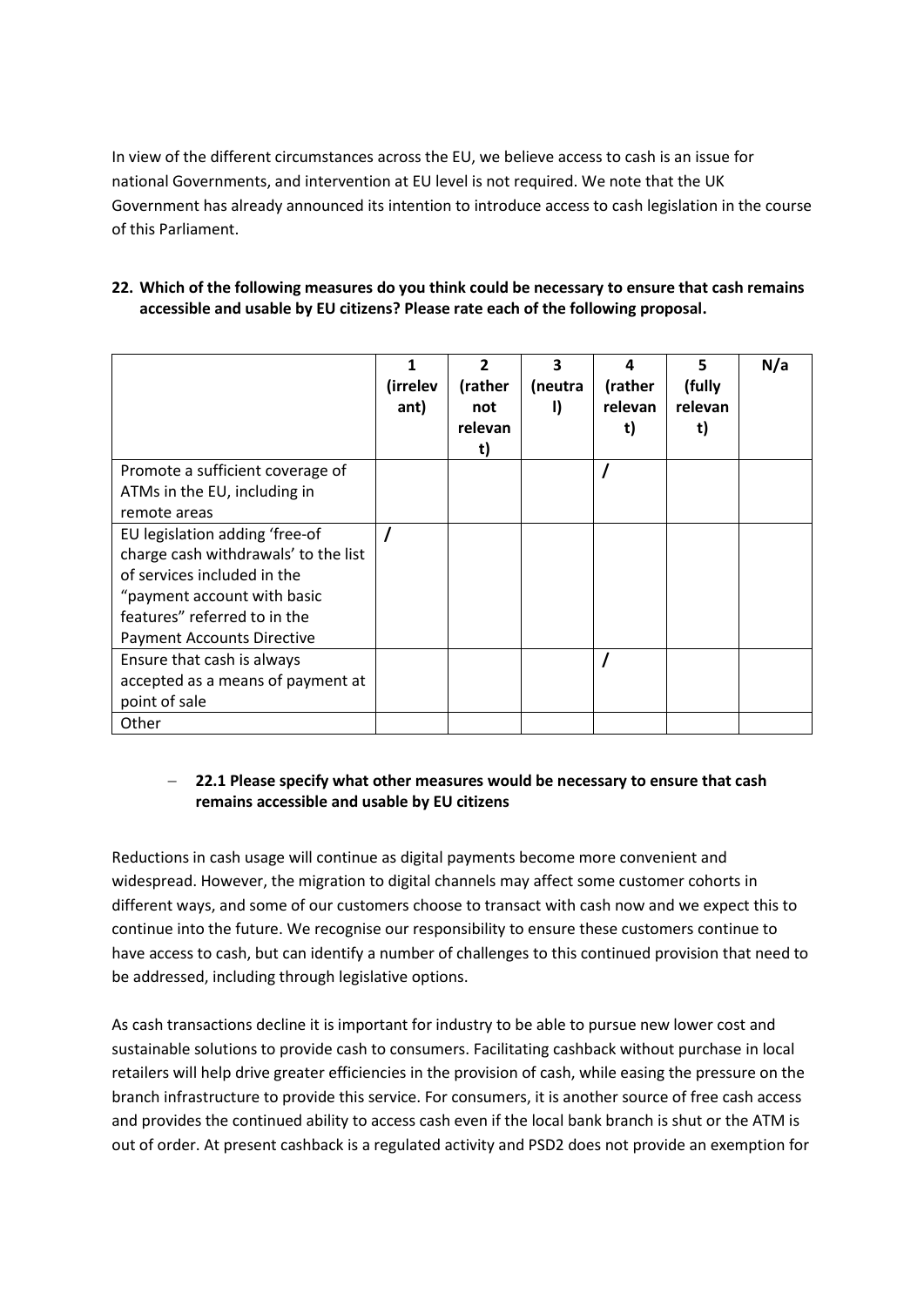cashback without purchase. We would be supportive of the EC amending the legislation to classify cashback without purchase as an unregulated service.

The economics of a largely fixed-cost wholesale cash infrastructure are also becoming increasingly unviable in light of declining cash volumes and demand. It is important that banks are able to simplify the cash infrastructure and make it more efficient through a utility structure. In the UK, the Bank of England is overseeing a piece of work to develop an industry owned utility to streamline the wholesale supply chain. This type of collaboration should be encouraged by policymakers looking for long-term solutions to the future sustainability of the cash infrastructure.

More generally, the financial services industry faces a challenge with continually declining usage of ATMs. To ensure the long term sustainability of the cash it is important for Banks to have the ability to tailor cash solutions to local transactional demand, which may mean less overall ATMs but better overall geographic coverage. Policy or legislation should not seek to impose prescriptive channelspecific requirements on Banks.

Longer term, we see a transition to shared provision as the most effective, resilient and efficient means of ensuring continued access to cash in areas that need it, and believe responsibility for this obligation should be shared widely across the financial services industry.

## B. An innovative, competitive and contestable European retail payments market

#### PSD2 implementation and market developments

|                                    | (strongl<br>ν<br>disagre<br>e) | 2<br>(rather<br>disagre<br>e) | 3<br>(neutra<br>I) | 4<br>(rather<br>agree) | 5<br>(fully<br>agree) | N/a |
|------------------------------------|--------------------------------|-------------------------------|--------------------|------------------------|-----------------------|-----|
| PSD2 has facilitated access to the |                                |                               |                    |                        |                       |     |
| market for payment service         |                                |                               |                    |                        |                       |     |
| providers other than banks         |                                |                               |                    |                        |                       |     |
| PSD2 has increased competition     |                                |                               |                    |                        |                       |     |
| PSD2 has facilitated innovation    |                                |                               |                    |                        |                       |     |
| PSD2 has allowed for open banking  |                                |                               |                    |                        |                       |     |
| to develop                         |                                |                               |                    |                        |                       |     |
| PSD2 has increased the level of    |                                |                               |                    |                        |                       |     |
| security for payments              |                                |                               |                    |                        |                       |     |
| Other - please specify             |                                |                               |                    |                        |                       |     |

#### **23. Taking into account that experience with PSD2 is so far limited, what would you consider has been the impact of PSD2 in the market so far?**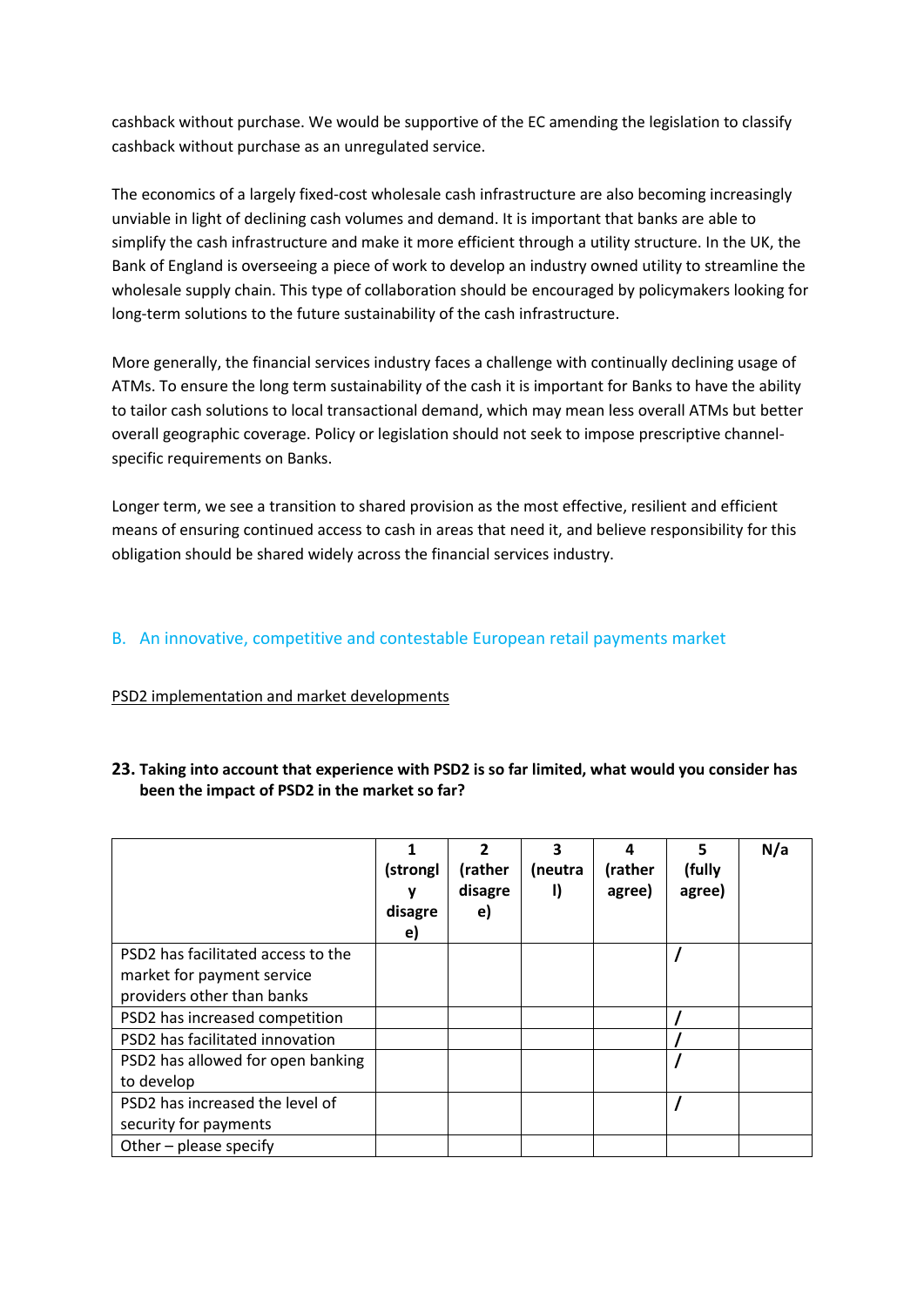#### **23.1 Please explain your answer to question 23**

Barclays has been a consistent and vocal advocate of the advantages that Open Banking and PSD2 will bring to consumers, and note the accomplishments achieved to date. PSD2 and Open Banking have been successful in opening up access to data, allowing third party providers (TPPs) to securely access consumer banking data in a way that was not previously possible. This access is facilitating increased innovation and has led to a number of new TPP business models, leading to increased competition.

However, PSD2 remains a relatively new piece of legislation, and it is therefore important that industry is provided with sufficient time to adapt to the new market opportunities and innovate based on the existing PSD2/Open Banking model, rather than seeking to mandate additional requirements at this stage.

With the implementation of Open Banking in the UK ahead of broader EU implementation of PSD2, Barclays would note that the UK is further ahead in the embedding process of the new regimes, which therefore may provide greater insight into the impact of PSD2 on the broader EU market.

While regulation can facilitate innovation, we would note that market demand is required for innovation to take place.

#### **24. The payments market is in constant evolution. Are there any activities which are not currently in the list of payment services of PSD2 and which would raise specific and significant risks not addressed by current legislation?**

- o Yes
- o No
- o Don't know / no opinion / not relevant

#### **24.1 Please explain your answer to question 24**

Barclays considers that the list of payment services listed as in scope of PSD2 is relatively comprehensive. We are not aware of any major activities that raise significant risks which are not addressed by the legislation.

However, one area relating to PSD2 where further clarity and guidance could be provided is in respect of the definition of Account Information Services (AIS), to clarify which models would be within scope of regulation. This would ensure that consumers are protected regardless of the way a TPP uses their data, which is particularly important in respect of onward provisioning of account information (e.g. between regulated and unregulated third parties).

We would also note that the broader digital financial ecosystem is evolving, with new types of firm e.g. fintechs and firms outside the traditional FS sector, increasingly engaging in financial services activity. It is important that the regulatory framework evolves in parallel to ensure it remains fit for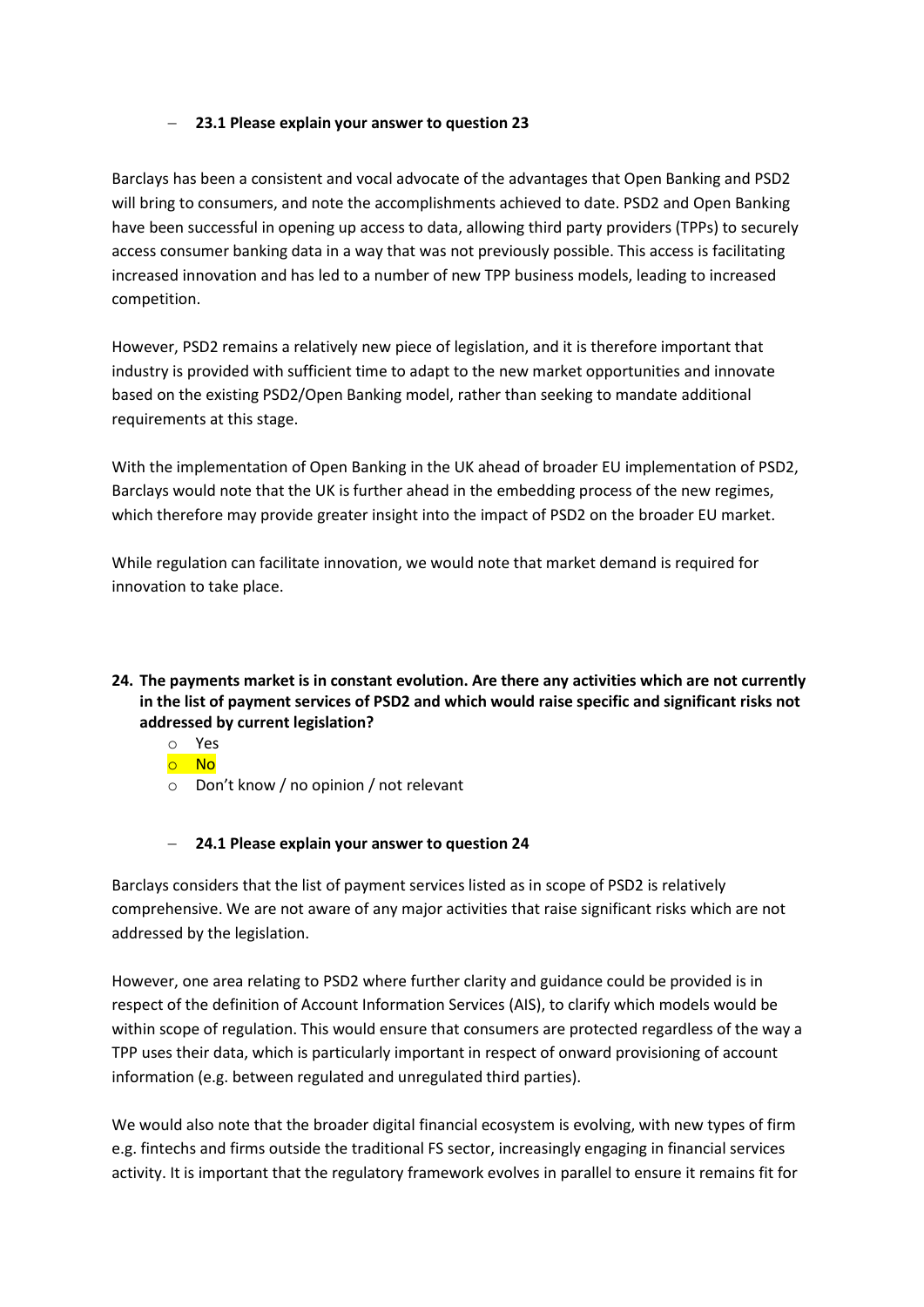purpose for a digital ecosystem. It is important that a level playing field exists for all service providers providing the same or similar services. Policymakers should look to follow the principle of same service, same risks, same rules.

- **25. PSD2 introduced strong customer authentication to mitigate the risk of fraud or of unauthorised electronic payments. Do you consider that certain new developments regarding fraud (stemming for example from a particular technology, a means of payment or use cases) would require additional mitigating measures to be applied by payment services providers or users?**
	- o Yes
	- o No
	- o Don't know / no opinion / not relevant
	- **25.1 Please explain your answer to question 25 and specify if this should be covered by legislation**

Barclays believes the standard of protection provided by PSD2's Strong Customer Authentication (SCA) regime is very strong. We envisage that the SCA regime will have a significant impact in reducing instances of fraud and in reducing unauthorised electronic payments. However, we note that the SCA framework is not yet fully implemented across the market, so we do not yet have a full picture to make an assessment. Given the industry is still in the process of implementing the SCA requirements, Barclays does not believe any additional requirements should be introduced at this stage. Furthermore, we would note that the current RTS are technology-neutral and so do allow some scope for innovation/discretion around fraud management, such that additional mandatory requirements may not be necessary.

While SCA may ultimately prove effective in preventing fraud and unauthorised payments, we would note the changing nature of fraud and scams, away from fraudulent payments made from a customer's account by a fraudster, towards authorised payments made by a customer themselves who has fallen victim to socially engineering scam. The new SCA regime would prove to be less effective in preventing such fraud and scams. Against the context of a move towards an EU instant payment system, we would encourage the Commission to consider what action it can take to prevent these so called 'Authorised Push Payment' scams in the first place, as well as any action to reimburse victims of sophisticated scams who have taken all the right steps to protect themselves. The UK has made a good start in this space, introducing the Contingent Reimbursement Model framework that ensures victims are reimbursed in the event that both they and the bank have taken appropriate steps to prevent any fraudulent payments. The Commission should consider whether similar protections could be introduced at EU level.

However, we would also note that other players beyond the financial services sector often play a role in facilitating fraud and scams, for example, the use of online platforms and SMS channels to socially engineer victims before payment is ultimately made through a PSP. We would therefore also encourage the Commission to consider what action could be taken to ensure greater responsibility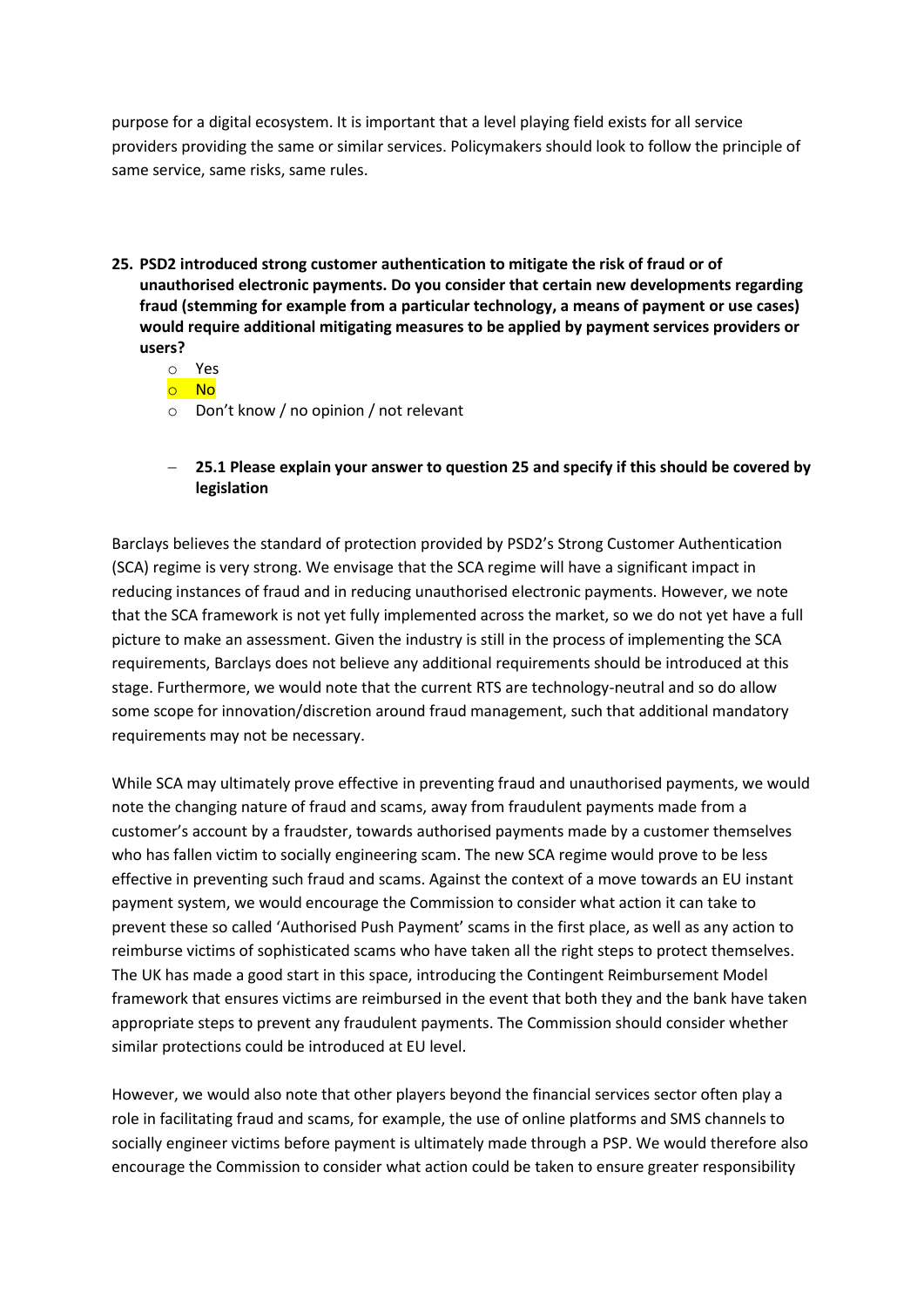and obligations on sectors that facilitate such APPs scams through vulnerabilities in their platforms e.g. Telcos, Social Media platforms, Online Marketplaces.

- **26. Recent developments have highlighted the importance of developing innovative payment solutions. Contactless payments have, in particular, become critical to reduce the spread of viruses. Do you think that new, innovative payment solutions should be developed?**
	- o Yes
	- o No
	- o Don't know / no opinion / not relevant
	- **26.1 If you answered yes to question 26, please explain your answer:**

Consumers have an increasingly variety of methods to make payments, through an increasingly varied number (and type) of provider. This innovation in technology and payment solutions brings benefits for customers, helping enhance customer experience and drive competition. Barclays therefore does believe that new and innovative payment solutions should continue to be sought, but it is important that any innovation is market-led based on user demand, rather than driven by regulation.

However, as new propositions are developed, it is vital that standards of consumer protections provided by existing payment methods are maintained. For example, existing payment mechanisms offer reasonably well understood levels of purchase protection (e.g. chargeback for debit cards, 'Section 75' UK protection for purchases made using credit cards). Newer payment methods however, e.g. through Payment Initiation Service Providers (PISPs), may not provide the same levels of protection. While firms may choose to offer guarantees for PISP payments, these protections will not be offered by all providers. Similarly, some newer payment solutions involve the disintermediation of the customer from the card provider, removing the customer's rights in the process. Providers of these solutions may seek to plug the gap with their own protection arrangements but these arrangements may not result in like-for-like protections and as they are voluntary – not all providers will do this.

There is a risk therefore that new innovative payment solutions may erode the standards of protection currently afforded to customers, and that customers may be unwittingly sacrificing their standards of protection to benefit from an innovative customer experience. Barclays would therefore recommend that alongside supporting the development of innovative payment solutions, the Commission explores options to maintain protection levels, or to highlight to customers where standards of protection are materially different.

It is important that policymakers also consider the issues of fraud and liability in the context of new innovative payment solutions. If, for example, a new innovative payment solution provider introduces increased risk to the system, any liability for fraud or data breach should sit with that provider, rather than with the institution the PISP is engaging.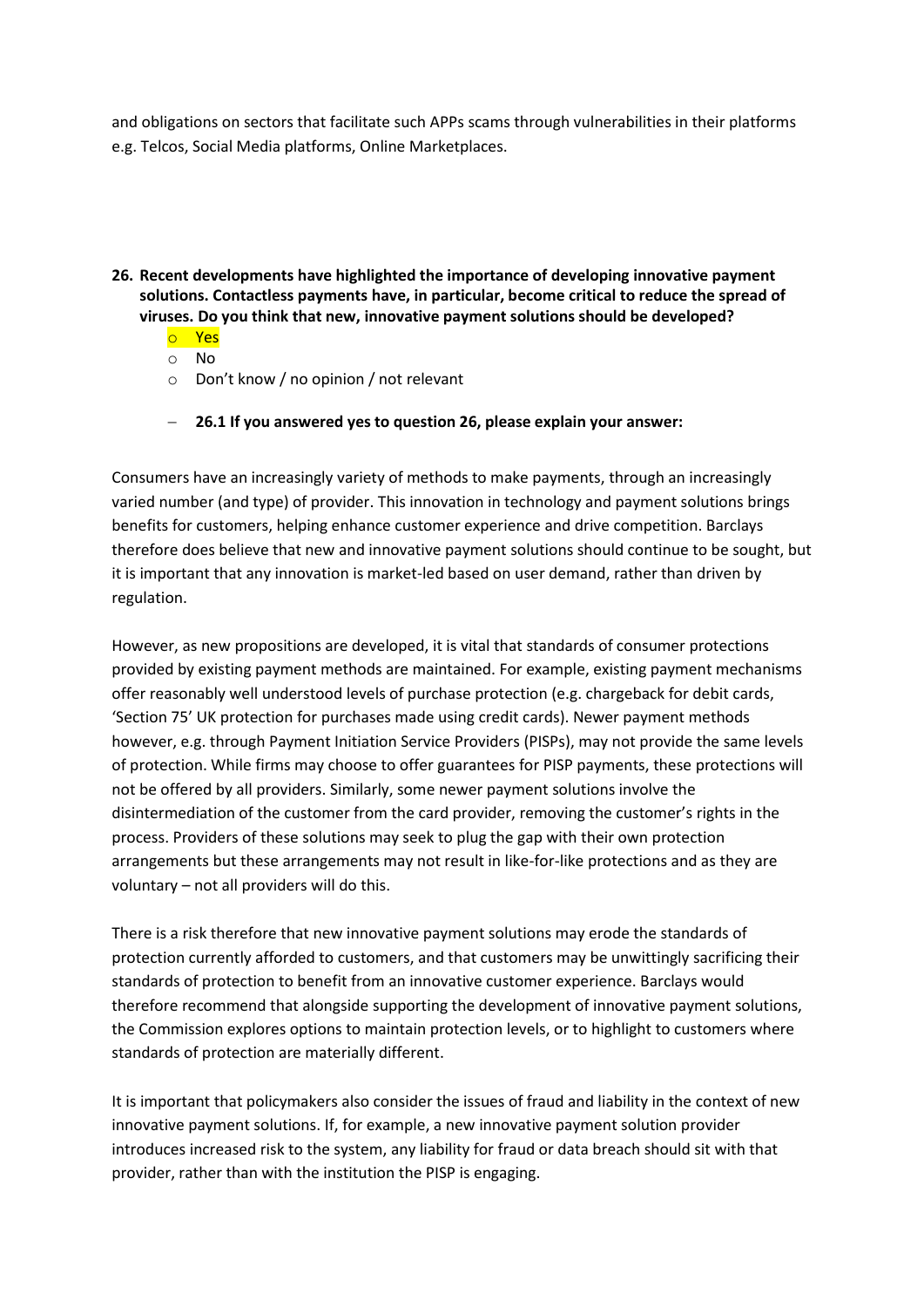- **27. Do you believe in particular that contactless payments (based on cards, mobile apps or other innovative technologies) should be further facilitated?**
	- o Yes
	- o No
	- o Don't know / no opinion / not relevant
	- **27.1 Please explain your answer to question 27. (Please consider to include the following elements: how would you promote them? For example, would you support an increase of the current ceilings authorised by EU legislation? And do you believe that mitigating measures on fraud and liability should then be also envisaged?):**

Barclays supports recent moves to increase the contactless payments limit to £45/€50 in response to the Covid 19 pandemic, and we believe contactless payments should be further facilitated going forward.

To mitigate potential fraud risks of greater contactless payments, the Commission should consider appropriate two factor authentication controls to enable tiered contactless limits, for example, using biometric verification via smartphone.

However, we would note that it is very important to maintain access to payments for those that don't use digital solutions. Provision of cash and ensuring acceptance of cash as a payment method is vital for as long as there are segments of society who rely on them.

Improving access to payment accounts data under PSD2

- **28. Do you see a need for further action at EU level to ensure that open banking under PSD2 achieves its full potential?**
	- o Yes
	- o No
	- o Don't know / no opinion / not relevant
	- **28.1 If you do see a need for further action at EU level to ensure that open banking under PSD2 achieves its full potential, please rate each of the following proposals:**

|                                                                                                                                                          | (ireleva<br>nt) | (rather<br>not<br>relevan<br>t) | (neutra<br>I) | (rather<br>ireleva<br>nt) | (fully<br>relevan | N/a |
|----------------------------------------------------------------------------------------------------------------------------------------------------------|-----------------|---------------------------------|---------------|---------------------------|-------------------|-----|
| Promote the use of different<br>authentication methods, ensuring<br>that the ASPSPs always offer both a<br>redirection based and an<br>embedded approach |                 |                                 |               |                           |                   |     |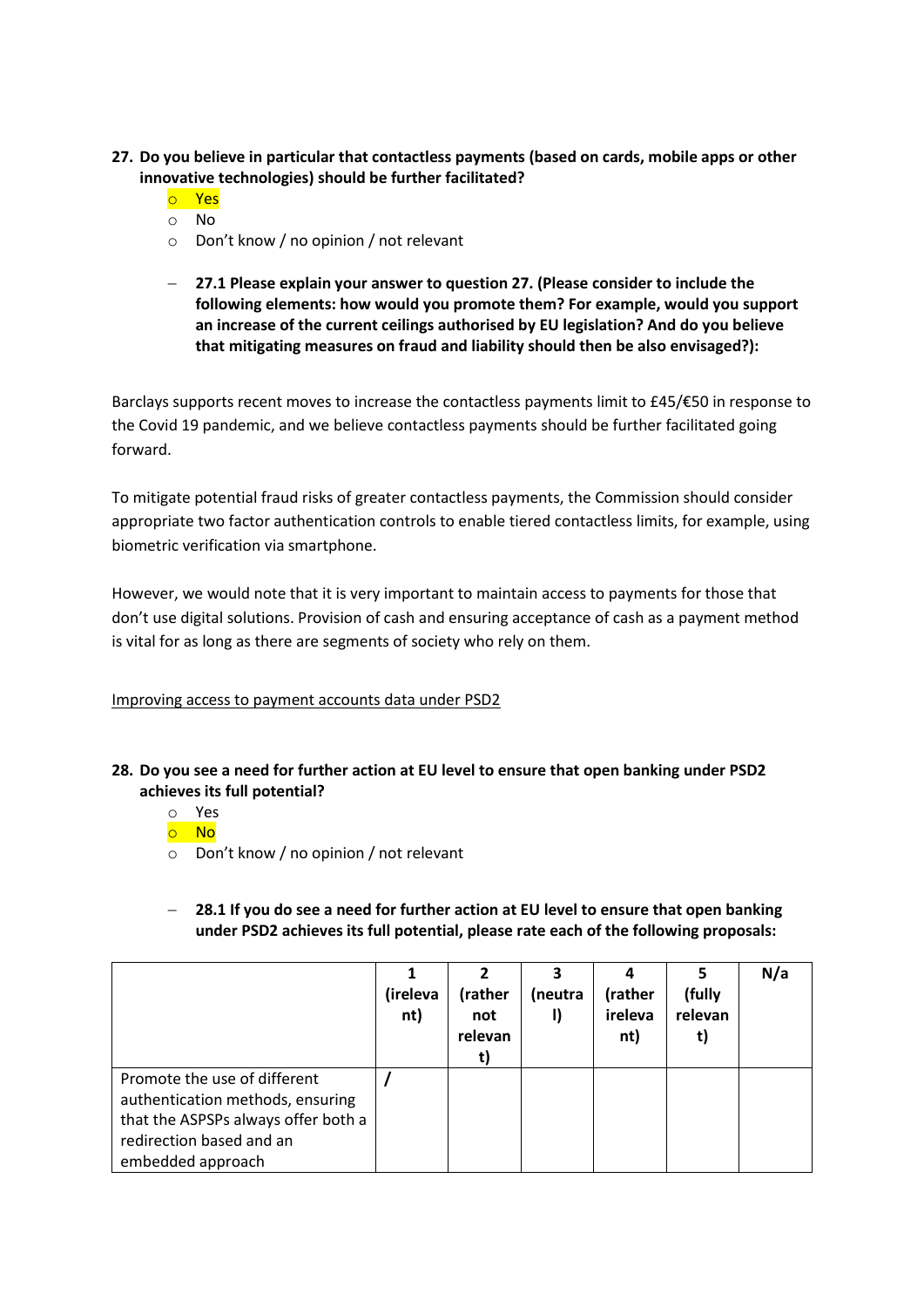| Promote the development of a         |  |  |  |
|--------------------------------------|--|--|--|
| scheme involving relevant market     |  |  |  |
| players with a view to facilitating  |  |  |  |
| the delegation of Strong Customer    |  |  |  |
| <b>Authentication to TPPs</b>        |  |  |  |
| Promote the implementation of        |  |  |  |
| consent dashboards allowing          |  |  |  |
| payment service users to manage      |  |  |  |
| the consent to access their data via |  |  |  |
| a single interface                   |  |  |  |
| Other - please specify.              |  |  |  |

Regarding the above proposals, Barclays would make the following comments:

- The proposal to promote the use of different authentication methods, ensuring that the ASPSPs always offer both a redirection based and an embedded approach:
	- $\circ$  Barclays considers the most important element is to ensure that there is always a suitable means of authentication. We would caution against the Commission being overly prescriptive in requiring ASPSPs to provide both a redirection based and an embedded approach. We note that the EBA has recently published a further Opinion on obstacles for TPPs under PSD2. While guidance can be helpful to firms looking to understand the intentions behind regulation, we would note that continuously updating guidance can make it difficult for industry to move to implementation.
- The proposal to promote the development of a scheme involving relevant market players with a view to facilitating the delegation of Strong Customer Authentication to TPPs:
	- o Barclays does not support proposals that would introduce mandatory delegation of SCA to TPPs, as it is the ASPSP that ultimately retains the risk. The operation of SCA is a commercial proposition through which firms will look to provide the most seamless customer experience and compete with competitors. Mandatory delegation of SCA to TPPs is therefore not appropriate. Any delegation should be via agreement with TPPs only (and subject to contract).
- The proposal to promote the implementation of consent dashboards allowing payment service users to manage the consent to access their data via a single interface:
	- o Barclays would support a proposal to introduce consent dashboards enabling consumers to manage all the consents they may have provided through a single interface. We note that such a tool is already on offer in the UK, which may demonstrate that industry believes it a sensible measure to implement. For Open Banking / PSD2 to reach its full potential consumers have to have full awareness of where and how their data is being used and ultimately be able to easily rescind their consent if they decide they no longer wish to share their data.

**29. Do you see a need for further action at EU level promoting the standardisation of dedicated interfaces (e.g. Application Programming Interfaces – APIs) under PSD2?**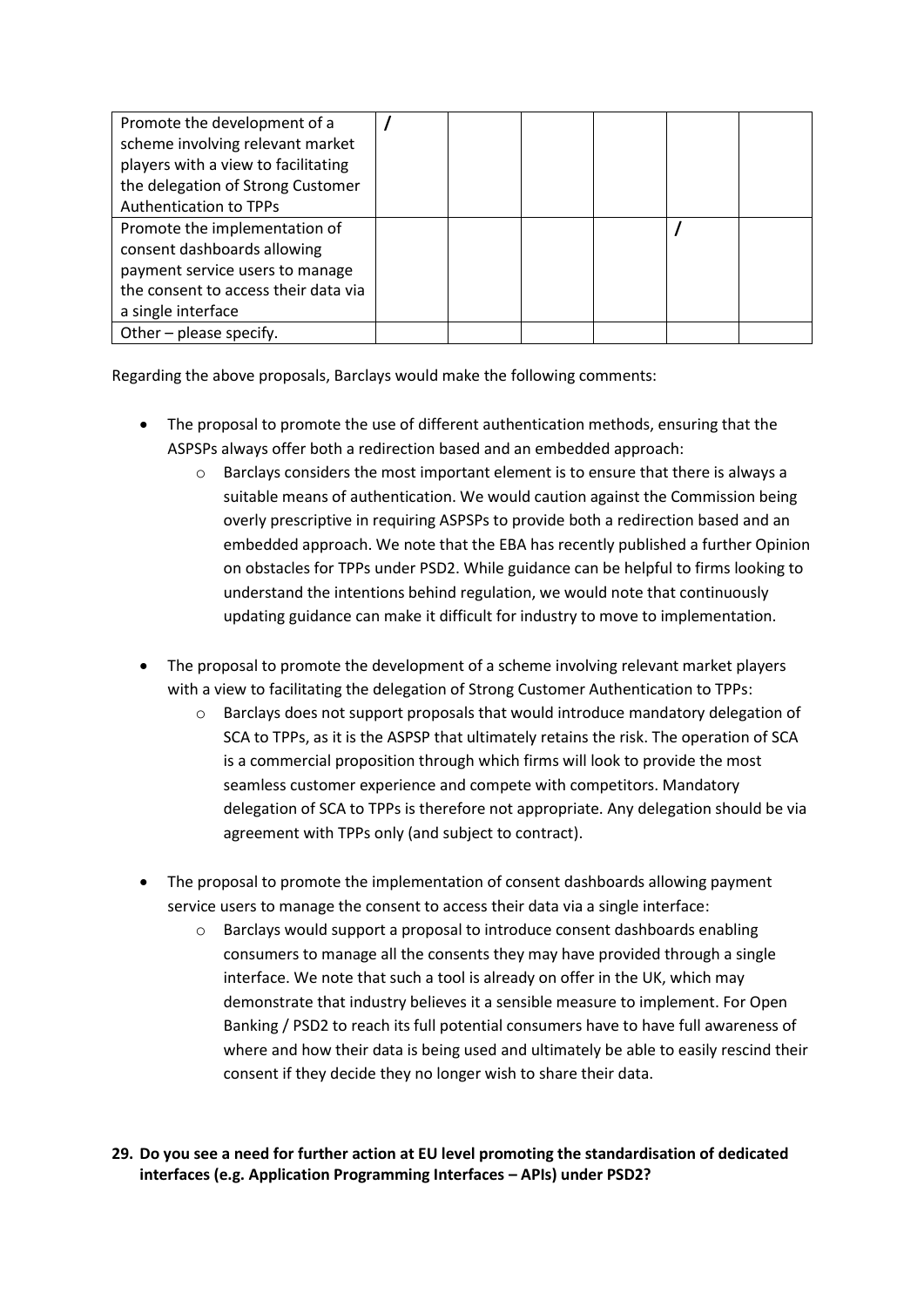#### o Yes

o No

o Don't know / no opinion / not relevant

#### **29.1 Please explain your answer to question 29**

Barclays believes that it is imperative that any sharing of data is based on a secure and stable transmission mechanism. As such, Barclays strongly believes that the sharing of data under the PSD2 framework should be undertaken through safe and secure APIs, rather than other potentially less secure means such as screen scraping. An API led approach enables firms to send a clear message to their customers that they should never be placed in a position where they provide their account details to a third party – this is an important message to land to help protect customers against fraud.

Barclays considers that the development of Open Banking in the UK benefited from having a single central source (the Open Banking Implementation Entity) developing the APIs to be used in the framework.

#### Adapting EMD2 to the evolution of the market and experience in its implementation

## **30. Do you consider the current authorisation and prudential regime for electronic money institutions (including capital requirements and safeguarding of funds) to be adequate?**

- o Yes
- o No
- o Don't know / no opinion / not relevant

#### **30.1 Please explain your answer to question 30**

Against the context of an increasingly digital financial ecosystem, Barclays does not consider that the current regulatory framework applying to electronic money institutions (EMIs) is adequate. Electronic Money institutions are increasingly being used by consumers as day to day current accounts in the same way as those provided by regulated credit institutions. However, EMIs are not subject to the same obligations as fully regulated credit institutions meaning their prudential frameworks do not provide the same level of protection. For example, EMIs can be very lightly capitalised placing the firm at greater risk of collapse, and whilst EMIs may have safeguarding obligations over consumer funds, consumers do not benefit from deposit guarantee schemes under the Deposit Guarantee Scheme Directive.

Given the increased prominence of electronic money and EMIs in the digital financial ecosystem, Barclays urge the Commission to take action to ensure a level playing field in terms of prudential customer protection, following the principle of same service, same risk, same rules.

 **30.2 If you do you not consider the current authorisation and prudential regime adequate, what are most relevant factors as to why the prudential regime for electronic money institutions may not be adequate?**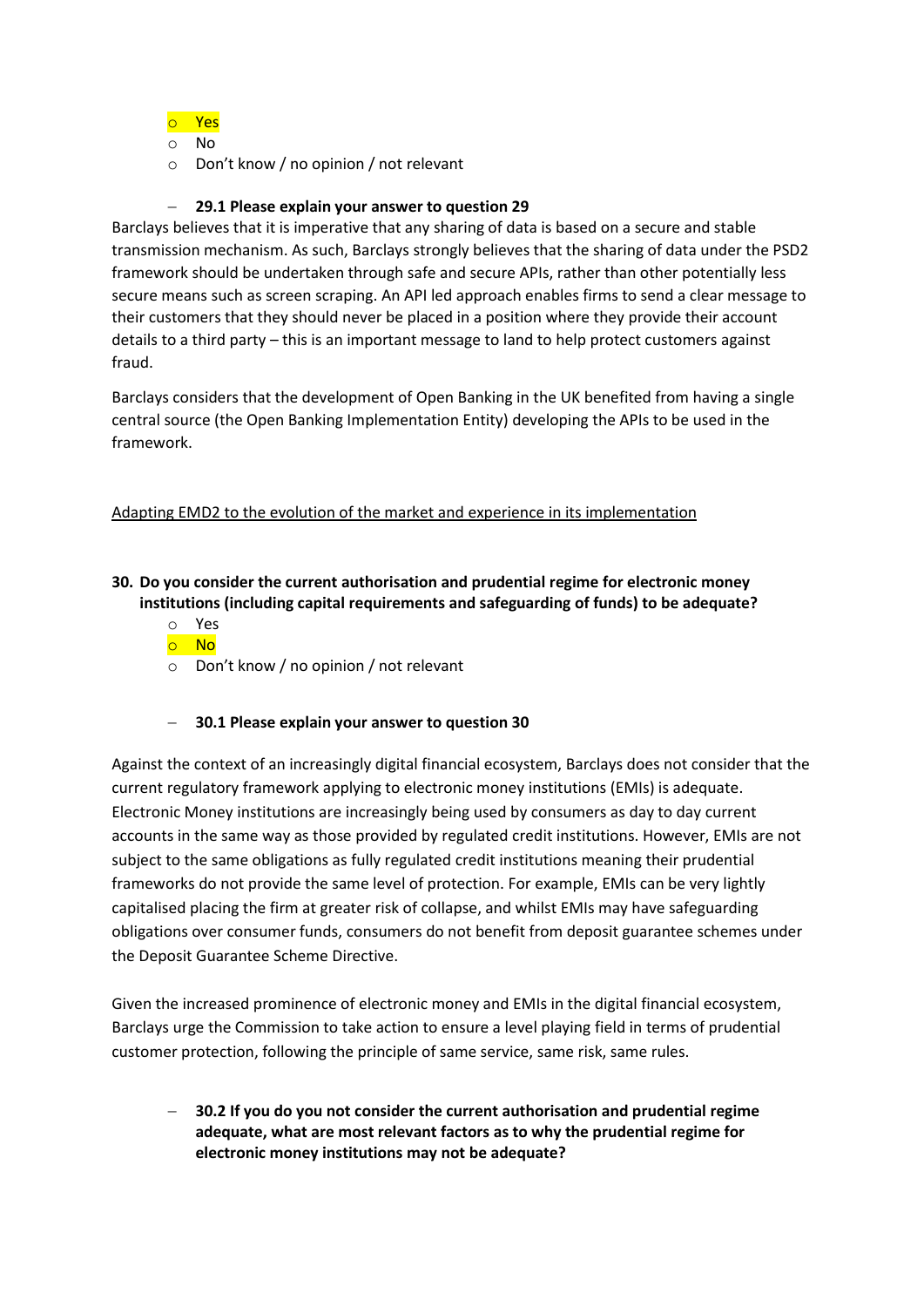|                              | 1           | 2         | 3         | 4          | 5         | N |
|------------------------------|-------------|-----------|-----------|------------|-----------|---|
|                              | (irelevant) | (rather   | (neutral) | (rather    | (fully    |   |
|                              |             | not       |           | irelevant) | relevant) | а |
|                              |             | relevant) |           |            |           |   |
| Imbalance between risks      |             |           |           |            |           |   |
| and applicable prudential    |             |           |           |            |           |   |
| regime                       |             |           |           |            |           |   |
| Difficulties in implementing |             |           |           |            |           |   |
| the prudential               |             |           |           |            |           |   |
| requirements due to          |             |           |           |            |           |   |
| unclear or ambiguous legal   |             |           |           |            |           |   |
| requirements                 |             |           |           |            |           |   |
| Difficulties in implementing |             |           |           |            |           |   |
| the prudential               |             |           |           |            |           |   |
| requirements stemming        |             |           |           |            |           |   |
| from practical aspects (e.g. |             |           |           |            |           |   |
| difficulties in obtaining an |             |           |           |            |           |   |
| insurance for the            |             |           |           |            |           |   |
| safeguarding of users'       |             |           |           |            |           |   |
| funds)                       |             |           |           |            |           |   |
| Other - please specify.      |             |           |           |            |           |   |

- **31. Under PSD2 and EMD2, the authorisation regimes for the provision of payment services and the issuance of E-money are distinct. However, a number of provisions that apply to payment institutions apply to electronic money institutions mutatis mutandis. Would you consider it useful to further align the regime for payment institutions and electronic money institutions?**
	- o Yes, the full alignment of the regimes is appropriate
	- o Yes, but a full alignment is not appropriate because certain aspects cannot be addressed by the same regime
	- o No
	- o Don't know / no opinion / not relevant

#### **31.1 Please explain your answer to question 31**

Given the services provided under PSD2 and EMD2 are similar, it would be appropriate to align the regulatory regimes.

 **31.2 Please state which differences, if any, between payment institutions and electronic money institutions might require, a different regime:**

Payment solutions of the future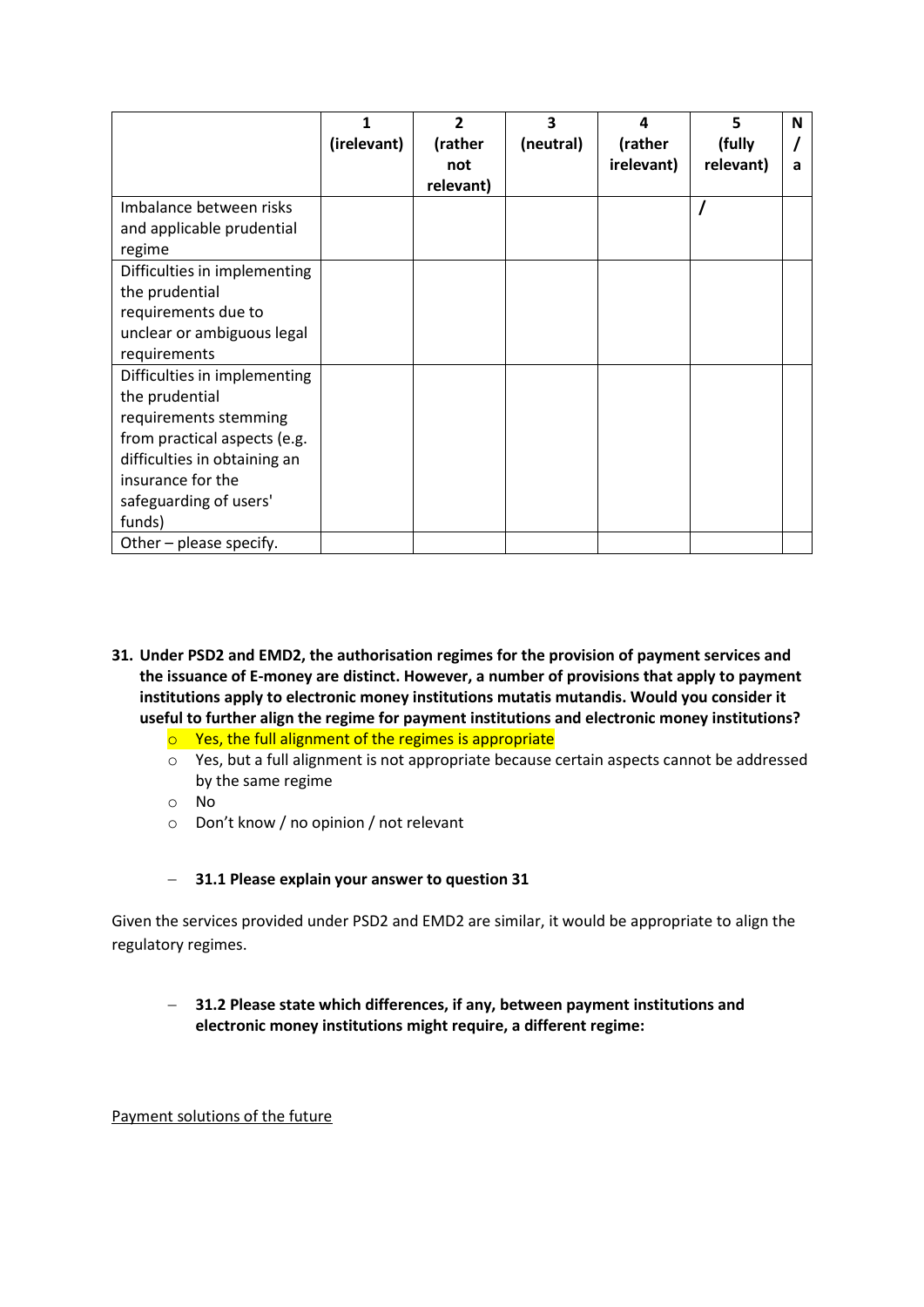#### **32. Do you see "programmable money" as a promising development to support the needs of the digital economy?**

- o Yes
- o No
- o Don't know / no opinion / not relevant

**32.1 If you do see "programmable money" as a promising development to support the needs of the digital economy, how and to what extent, in your views, could EU policies facilitate its safe deployment?**

Barclays agrees that 'programmable money' is a promising development to support the needs of the EU's digital economy. Potential use cases of programmable money could include:

- payments being integrated with appliances at home or tills at the shops.
- tax payments being routed to Government tax collection departments at the point of sale.
- electricity meters paying suppliers directly, based on the amount of power used
- shares automatically paying dividends directly to shareholders

Of course, it is important that the EU looks to facilitate and enable the development of programmable money but it should ensure it does so in a controlled manner with appropriate protections in place. Barclays therefore believes development of innovations like programmable money should be undertaken in a controlled sandbox environment, with the European Forum on Innovation Facilitators (EFIF) being an appropriate group to coordinate efforts. The Commission should also look to engage with third country jurisdictions in order to leverage best practices through for example, the Global Financial Innovation Network (GFIN).

## C. Access to safe, efficient and interoperable retail payment systems and other support infrastructures

#### Interoperability of instant payments infrastructures

- **33. With regard to SCT and SDD, under EU law it is the obligation of operators or, in absence thereof, of the participants in the retail payment systems, to ensure that such systems are technically interoperable with the other retail payment systems. With regard to SCT Inst., do you see a role for the European Commission in facilitating solutions for achieving this interoperability in a cost-efficient way?**
	- o Yes
	- o No
	- o Don't know / no opinion / not relevant

#### **33.1 Please explain your answer to question 33:**

Barclays considers it important that retail payment systems are technically interoperable with other retail payment systems. While we do not consider there is a need for the Commission to directly intervene to achieve this, Barclays does believe the Commission should continue to push for CSMs to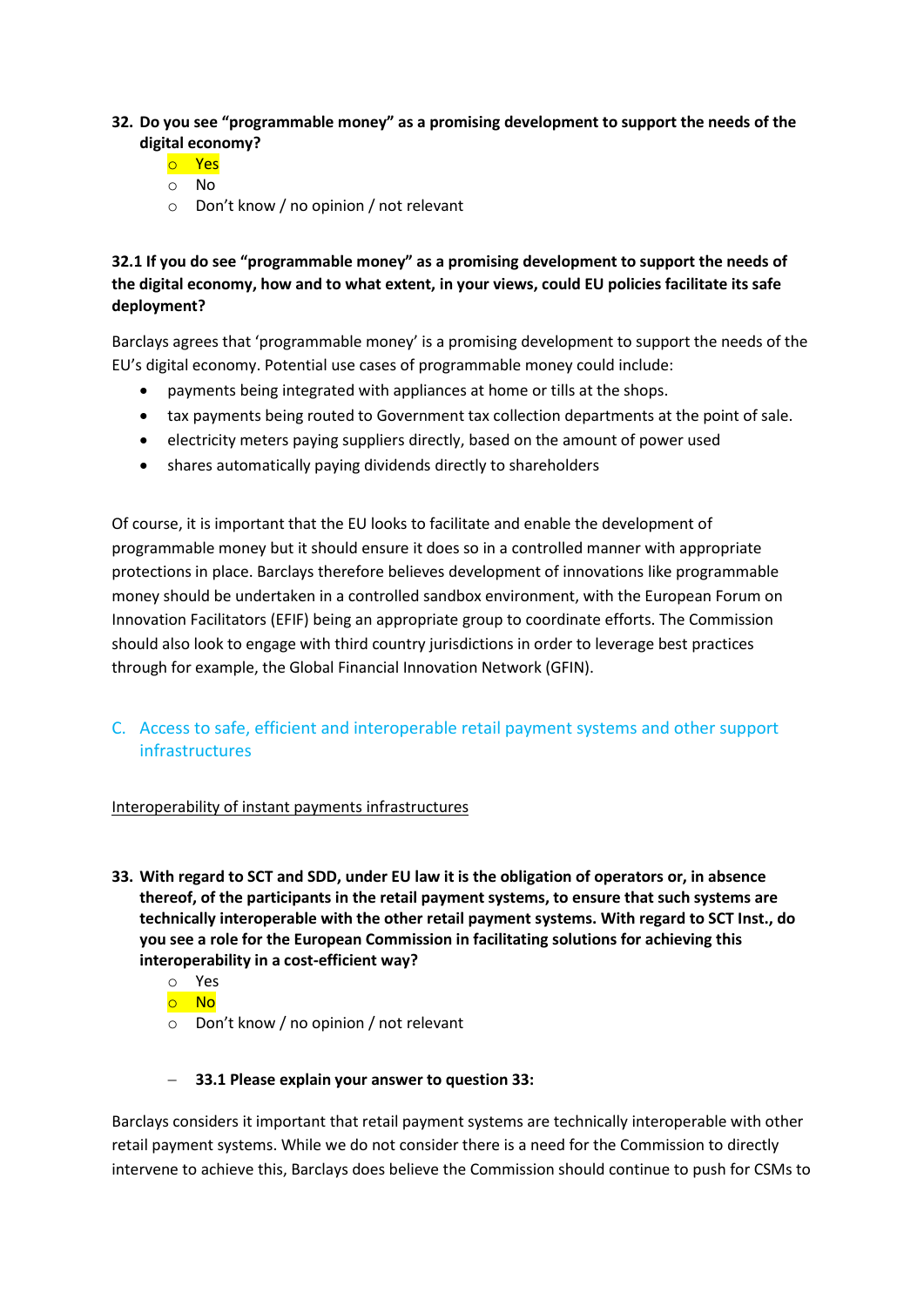agree interoperability with each other. Currently, many CSMs are focussed on developing their domestic markets without sufficient regard to cross-border reachability. We would also note that current efforts to drive usage of TIPS are not helping efforts to drive inter-operability and market competition.

## Ensure a fair and open access to relevant technical infrastructures in relation to payments activity

**34. In some Member States, legislation obliges providers of technical services supporting the provision of payment services to give access to such technical services to all payment service providers. Do you agree with the following statements?**

|                              |           | 2         | 3         | 4       | 5      | N/ |
|------------------------------|-----------|-----------|-----------|---------|--------|----|
|                              | (strongly | (rather   | (neutral) | (rather | (fully | a  |
|                              | disagree) | disagree) |           | agree)  | agree) |    |
| Existence of such            |           |           |           |         |        |    |
| legislation in only some     |           |           |           |         |        |    |
| <b>Member States creates</b> |           |           |           |         |        |    |
| level playing field risks    |           |           |           |         |        |    |
| EU legislation should oblige |           |           |           |         |        |    |
| providers of technical       |           |           |           |         |        |    |
| services supporting the      |           |           |           |         |        |    |
| provision of payment         |           |           |           |         |        |    |
| services to give access to   |           |           |           |         |        |    |
| such technical services to   |           |           |           |         |        |    |
| all payment service          |           |           |           |         |        |    |
| providers                    |           |           |           |         |        |    |
| Mandatory access to such     |           |           |           |         |        |    |
| technical services creates   |           |           |           |         |        |    |
| additional security risks    |           |           |           |         |        |    |
| Other - please specify       |           |           |           |         |        |    |

## **34.1 Please explain your answer to question 34**

Barclays believes the existence of legislation in some Member States and not others may create level playing field risk. It is vital that a level playing field exists for service providers across the EU, which should be very well supervised.

Access to technical services on an equal and fair basis would facilitate innovation, boost competition and would provide consumers with greater choice. We therefore welcome efforts by the Commission to consider how to introduce greater innovation and competition in the payments landscape

 **34.2 If you think that EU legislation should address this issue, please explain under which conditions such access should be given**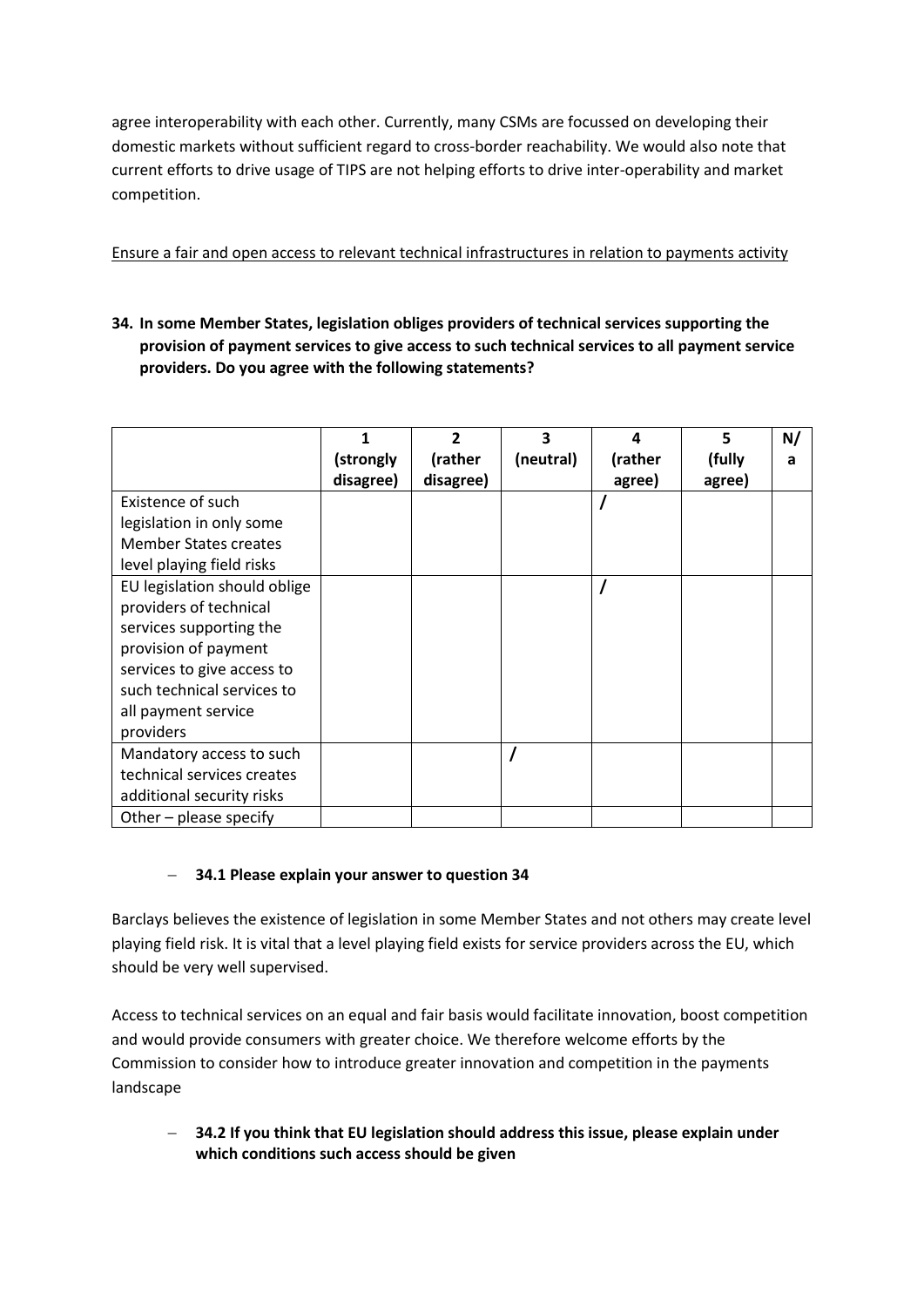#### Facilitating access to payments infrastructures

#### **35. Is direct access to all payment systems important for payment institutions and e-money institutions or is indirect participation through a bank sufficient?**

- o Yes, direct participation should be allowed
- $\circ$  No, indirect participation through banks is sufficient
- o Don't know / no opinion / not relevant

#### **35.1 Why do you think direct participation should be allowed?**

- $\circ$  Because otherwise non-banks are too dependent on banks, which are their direct competitors
- o Because banks restrict access to bank accounts to non-banks providing payment services
- o Because the fees charged by banks are too high
- $\circ$  Other reasons please specify
	- N/A Barclays does not believe direct participation is required.

#### **35.2 Why do you think indirect participation through banks is sufficient?**

- o Because the cost of direct participation would be too high
- o Because banks offer indirect access at reasonable conditions
- $\circ$  Other reasons please specify.

Barclays supports the EU having competitive and resilient payment systems.

We therefore believe that direct participation in payment systems should be an option for all firms that meet the appropriately stringent standards, designed to ensure stability of the broader system.

We would note that the standards required e.g. significant infrastructure costs / compliance obligations, while appropriate to protect the system, may mean direct access is not feasible for payment and e-money institutions.

While direct access should be available to all parties that can meet the requirements, Barclays considers that indirect access is likely sufficient to enable the vast majority of payment and e-money institutions to innovate and provide services, and increase choice for customers. Indirect access provides PSPs with the functionality, but avoids the challenges that direct access involves. Banks offer indirect access to PSPs at reasonable conditions in a competitive marketplace. Instead of considering direct access for PSPs, there should be greater focus on making it easier for banks to support PSPs to access schemes with limited liability, and to enable a cost efficient service to PSPs.

#### **36. As several – but not all – Member States have adopted licensing regimes for payment system operators, is there a risk in terms of level playing field, despite the existence of central bank oversight?**

Barclay has not answered this question.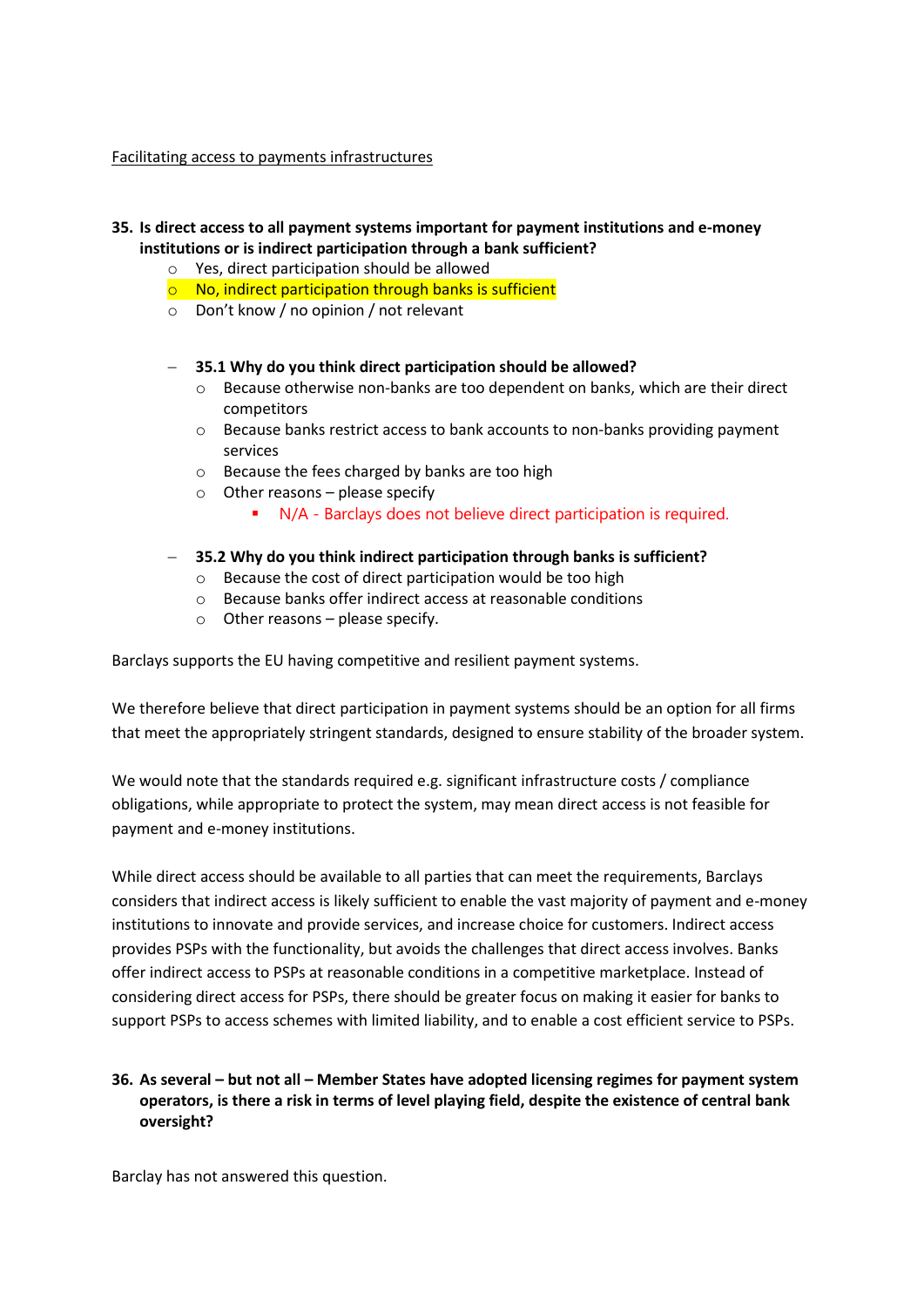- D. Improved cross-border payments, including remittances, facilitating the international role of the Euro
- **37. Do you see a need for action at EU level on cross-border payments between the EU and other jurisdictions?**
	- o Yes
	- o No
	- o Don't know / no opinion / not relevant
	- **37.1 Please explain your answer to question 37**

We recognise that Commission has already taken significant action to improve international payments by bringing so-called "one leg" transactions into scope of the payments regulations under PSD2. We also recognise that there are jurisdictional limits to the Commission's legislative and regulatory sphere of influence and that its legislation only applies to payment service providers subject to the jurisdiction of the EU. The Commission should be mindful of imposing requirements on banks in the EU where equivalent requirements do not apply to banks outside the EU, as this could have the unintended consequence of putting EU banks at a competitive disadvantage. Barclays would note that cost and timeframes for inbound payments from outside the EU into the EU will be determined by the laws of other jurisdictions.

While there may still be room for improvement, Barclays would suggest that international payments may not be as slow or expensive as the Commission suggests. Looking at SWIFT gpi statistics, the majority of payments are being processed very quickly and this will only improve over time as more banks participate in SWIFT gpi. While we do not necessarily believe participation in SWIFT gpi should be mandated, we believe greater participation would help reduce costs and increase speed of cross border payments. Separately, we expect initiatives such as ISO20022 to also help reduce the overall cost of international payments.

We would note that there are new market entrants which focus specifically on international payments or on facilitating cheaper and quicker international payments. Competition and innovation in the sector will help drive down prices and speed up transfer times.

#### **38. Should the Commission play a role (legislative or other) in facilitating cross-border payments between the EU and the rest of the world?**

- o Yes
- o No
- o Don't know / no opinion / not relevant

As inferred in question 40, there are a number of industry initiatives seeking to improve cross-border payments. Industry should be left to drive forward these initiatives, and the Commission should wait to see how the landscape changes before considering further legislation. Please also see question 37.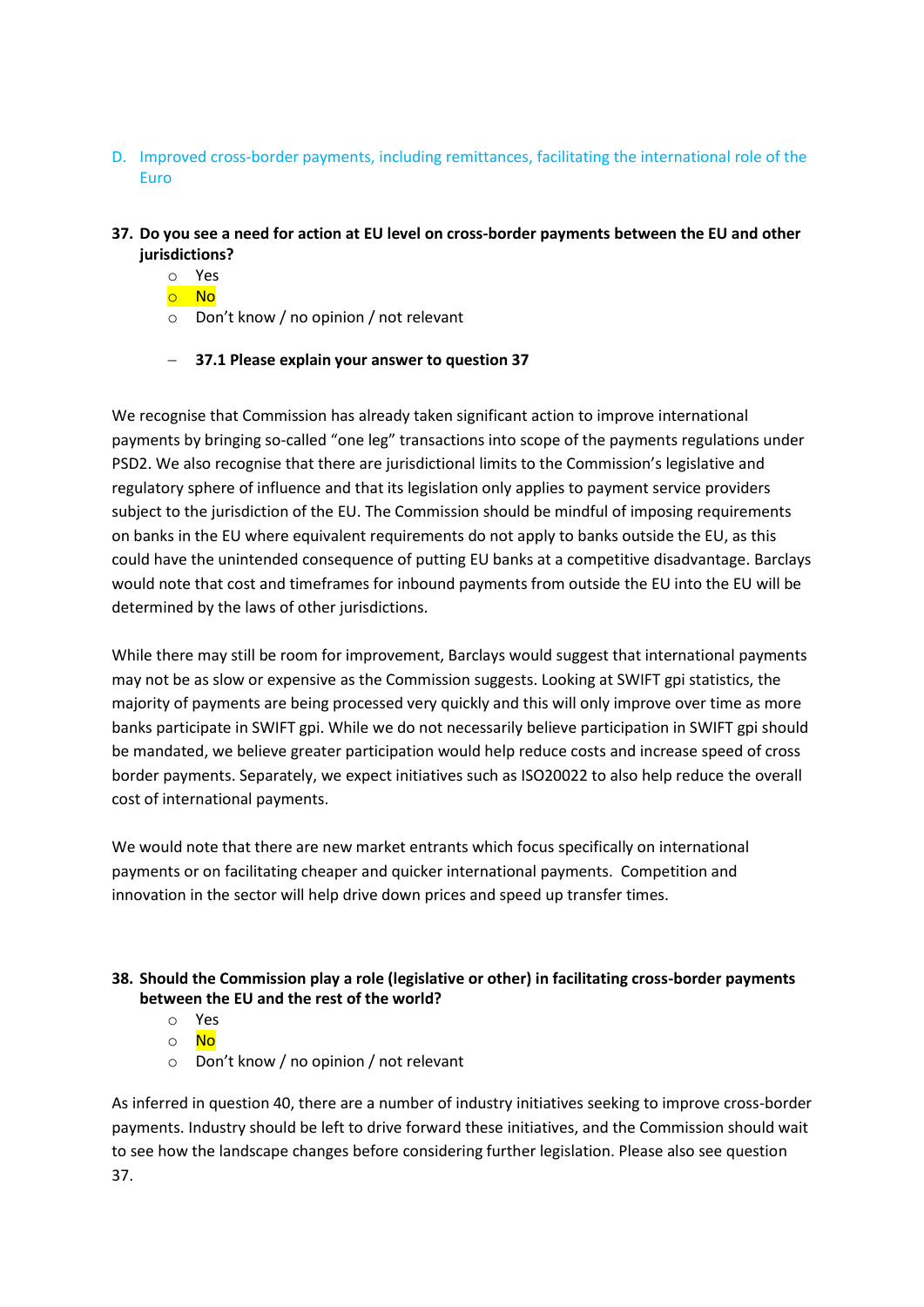- **39. Should the Commission play a role in facilitating remittances, through e.g. cost reduction, improvement of services?**
	- o Yes
	- o No
	- o Don't know / no opinion / not relevant
	- **39.1 Please explain your answer to question 39 and specify which role the Commission should play – legislative or non-legislative:**
- **40. Taking into account that the industry is developing or implementing solutions to facilitate cross-border payments between the EU and other jurisdictions, to what extent would you support the following actions:**

|                                    | $\mathbf{1}$<br>(irelevant) | $\overline{2}$<br>(rather<br>not<br>relevant) | 3<br>(neutral) | $\boldsymbol{a}$<br>(rather<br>irelevant) | 5<br>(fully<br>relevant) | N<br>a |
|------------------------------------|-----------------------------|-----------------------------------------------|----------------|-------------------------------------------|--------------------------|--------|
| Include in SEPA SCT                |                             |                                               |                |                                           |                          |        |
| scheme one-leg credit<br>transfers |                             |                                               |                |                                           |                          |        |
| Wide adoption by the               |                             |                                               |                |                                           |                          |        |
| banking industry of cross-         |                             |                                               |                |                                           |                          |        |
| border payment trackers            |                             |                                               |                |                                           |                          |        |
| such as SWIFT's Global             |                             |                                               |                |                                           |                          |        |
| Payments Initiative                |                             |                                               |                |                                           |                          |        |
| Facilitate linkages between        |                             |                                               |                |                                           |                          |        |
| instant payment systems            |                             |                                               |                |                                           |                          |        |
| between jurisdictions              |                             |                                               |                |                                           |                          |        |
| Support "SEPA-like"                |                             |                                               |                |                                           |                          |        |
| experiences at regional            |                             |                                               |                |                                           |                          |        |
| level outside the EU and           |                             |                                               |                |                                           |                          |        |
| explore possible linkages          |                             |                                               |                |                                           |                          |        |
| with SEPA where relevant           |                             |                                               |                |                                           |                          |        |
| and feasible                       |                             |                                               |                |                                           |                          |        |
| Support and promote the            |                             |                                               |                |                                           |                          |        |
| adoption of international          |                             |                                               |                |                                           |                          |        |
| standards such as ISO              |                             |                                               |                |                                           |                          |        |
| 20022                              |                             |                                               |                |                                           |                          |        |
| Other - please specify.            |                             |                                               |                |                                           |                          |        |

#### **40.1 Please explain your answer to question 40**